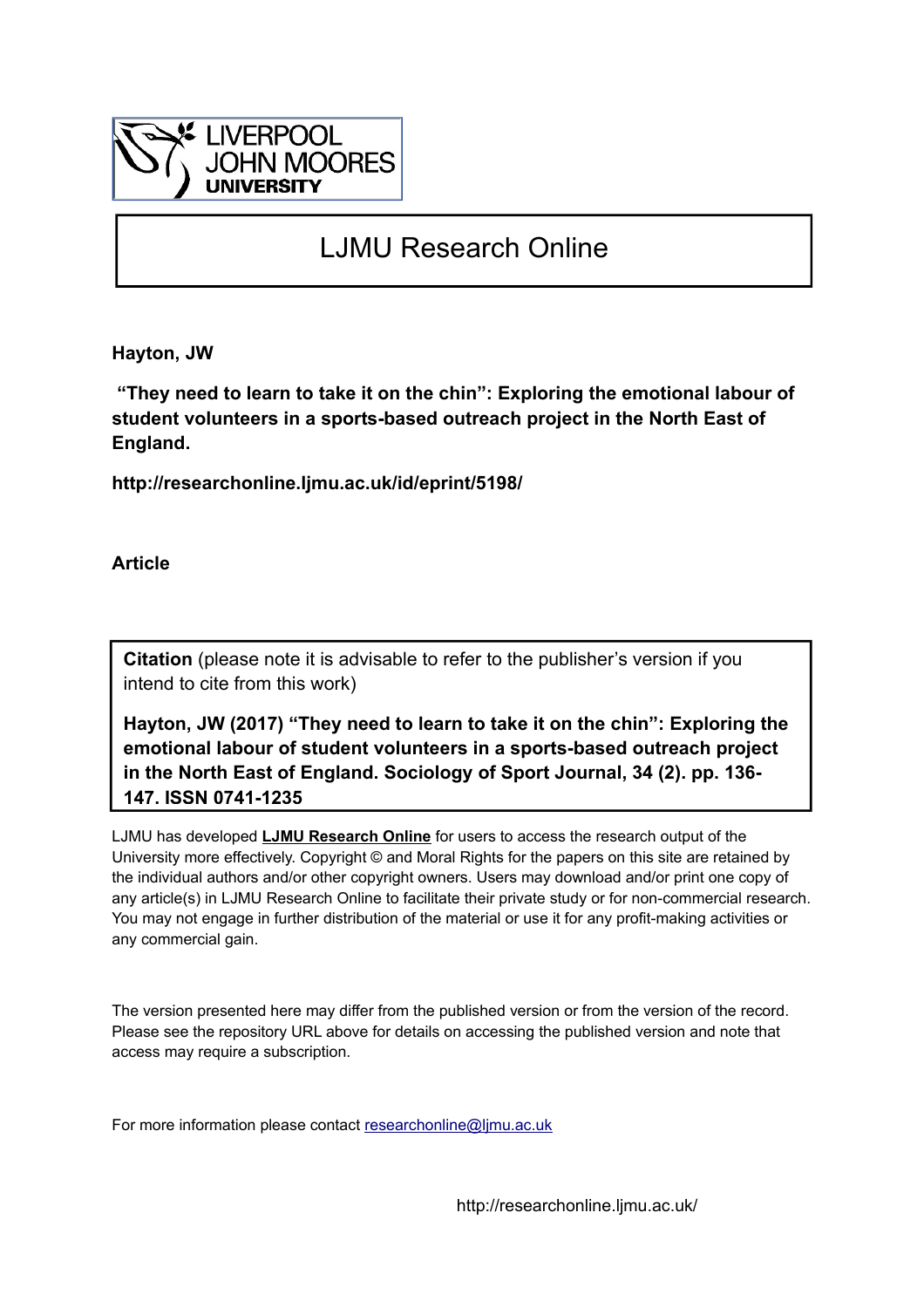# **"They need to learn to take it on the chin": Exploring the emotional labour of student volunteers in a sports-based outreach project in the North East of England**

# *Introduction*

Undergraduate students are becoming ever more strategic in planning for working-life post university, and are increasingly choosing to volunteer primarily to boost their future employment prospects within "an ever tightening jobs market" (Holdsworth & Brewis, 2014, p.207). Whilst there is literature available on the impacts of job insecurity and under/unemployment on individuals who are experiencing job uncertainty or who are actively trying to secure work, there is little research that examines the emotional regulation of those who are preparing themselves for the world of work and who are currently going through the higher education (HE) system (Burgard, Brand & House, 2009; Kalleberg, 2009; Burgard, Kalousova and Seefeldt, 2012; Stixrud, 2012; Deasy et al., 2014). The attention of this paper therefore comes into focus by exploring the emotional regulation of undergraduate students who volunteer and coach on a sports-based outreach project situated in the North East of England. These volunteers helped sustain the Sport Universities North East England (SUNEE) project, a sport-for-development project aimed at a range of hard-to-reach client groups.

Although work has been undertaken to examine emotional behaviour in sport-related contexts, Potrac, Jones, Purdy, Nelson and Marshall (2013) assert that the research that has been carried out to understand the emotional nature of coaching is light in sociological analysis. Much of this research has sought to examine emotion in paid practitioners employed in coaching, or sport science support roles within high performance, professional or semi-professional sport settings (Potrac, Jones & Armour, 2006; Jones, 2006; Potrac & Marshall, 2011; Nelson et al., 2013; Thompson, Potrac & Jones; Huggan, Neslon & Potrac, 2015), To date, there has been no research that reports on the ways in which emotion is experienced and enacted by volunteers operating in sport-for-development contexts, not least student volunteers delivering coaching to hard-to-reach groups through university-led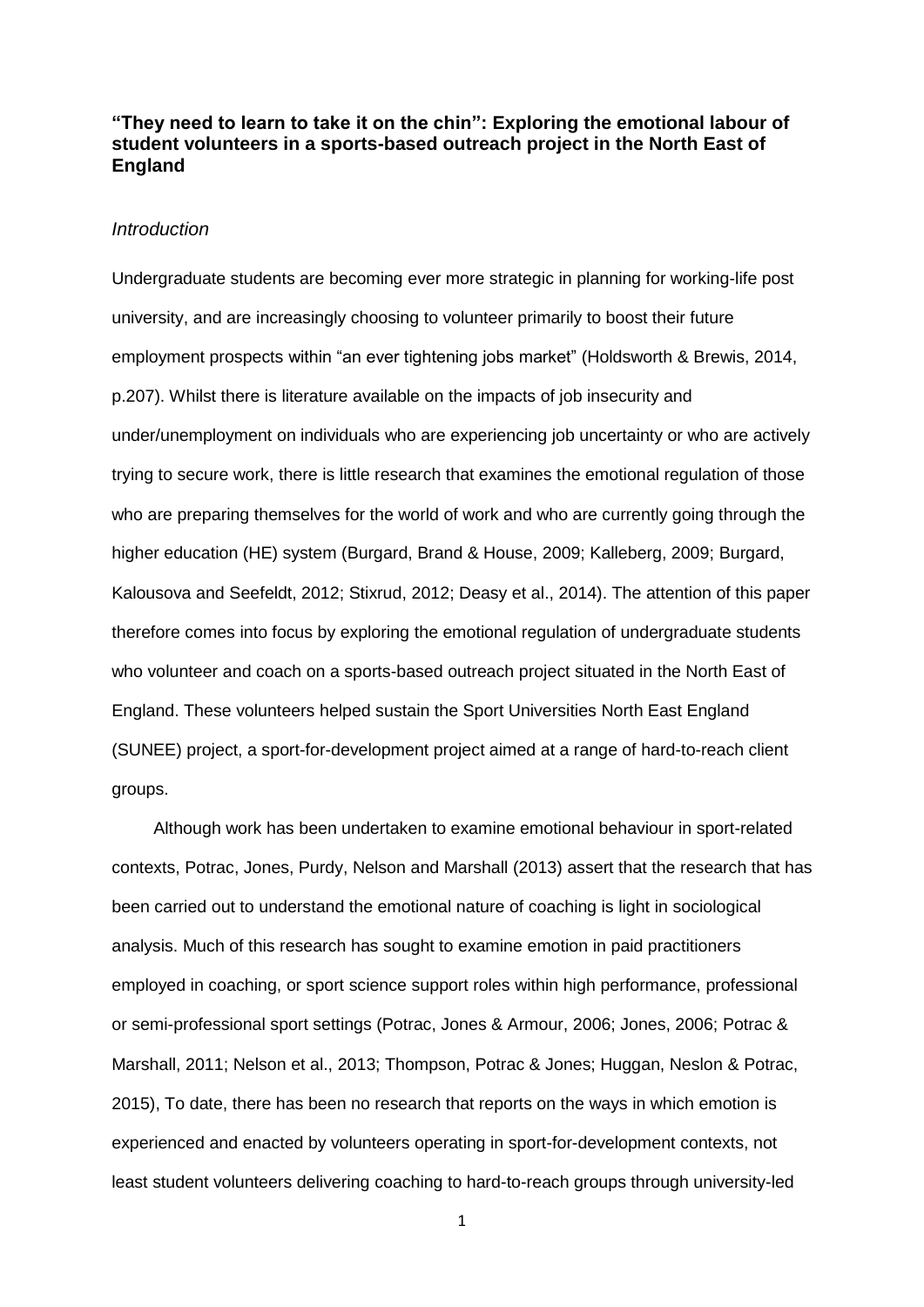outreach work. To this end, and informed by the oeuvre of Arlie Russell Hochschild, which principally includes her seminal piece *Emotion Work, Feeling Rules, and Social Structure* (1979), and the classic text *The Managed Heart* (1983, 2012), the current investigation contributes to this body of knowledge by exploring university students' emotional labour when volunteering in a sports-based outreach project. To do this, the paper first sets out the drivers of students' participation in the SUNEE project, before exploring the emotions that they experienced in their volunteering, and the emotional labour that they undertook to negotiate them.

#### *Student Volunteering*

Recent research has located student volunteering within the wider political context, focussing on a neo-liberal convergence of policy-making and governance in Western states (Peters, 2012). In-line with a neoliberal philosophy that seeks to empower citizens to perform their public duties, such as volunteering, citizenship frameworks have become increasingly embedded within Western education systems to encourage young people to take responsibility in and for their communities (Holdsworth & Brewis, 2014). In conjunction, Stevenson (2010) and Holdsworth and Brewis (2014) state that the impact of neoliberalism has significantly changed the relationship between students and universities due to an increased marketization of HE, and has consequently heightened the emphasis that higher education institutions (HEIs) must place on enhancing student employability through the provision of volunteering, service and work related learning opportunities. This notion is exemplified in the growth of obligatory forms of volunteering that have marked a shift from extra-curricular to co-curricular service-based activities that are brokered by HEIs (Dean, 2014; Holdsworth and Brewis, 2014).

Indeed, there is a substantial body of literature that demonstrates that university students are increasingly choosing to volunteer to boost their future employment prospects, particularly in Western societies (Handy et al., 2010; Hustinx et al., 2010; Smith et al., 2010). To illustrate the growth of student volunteering in the UK: in 2013, over 725,000 students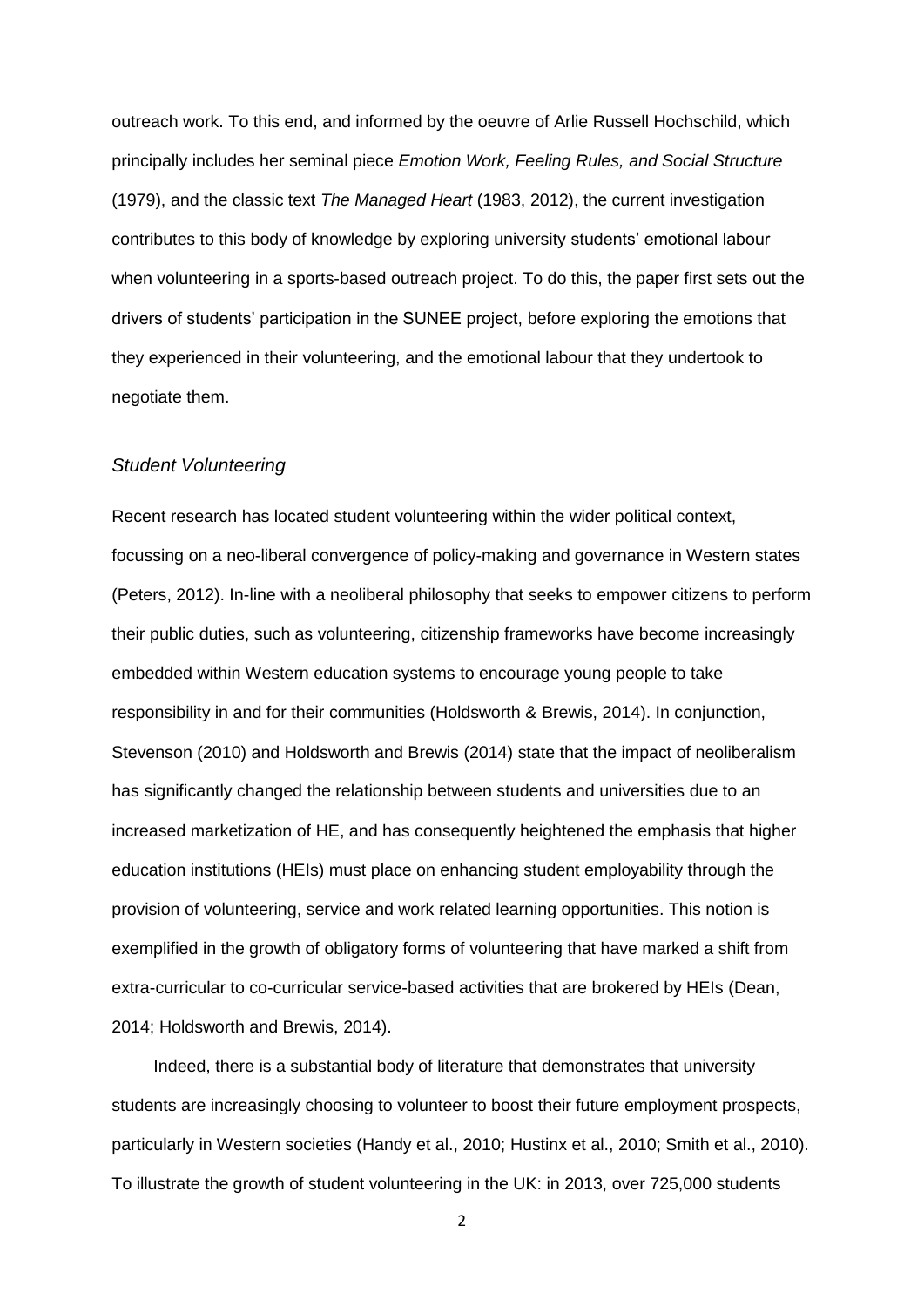volunteered an average of 44 hours in a variety of activities across the average 32 week taught term, accounting for 31 per cent of all students in HE (Ellison and Kerr, 2014). These current trends compare markedly to the 42,000 students in 2004 that Student Volunteering England reported to be participating in voluntary initiatives organised through their HE institution. Notably, Ellison and Kerr (2014) report, 51 per cent of all student volunteers were involved in organising or helping to run an activity or event, and 18 per cent were specifically involved in sports coaching or refereeing.

#### *Emotion in sports work*

Academic accounts of sports coaching have tended to present coaches and athletes as "calculated, dispassionate, and rational beings" (Potrac & Marshall, 2011, p.62). Potrac et al. (2013, p.235) add that the discipline of sports coaching itself has traditionally sought tactical, technical and bio-scientific knowledge, thus perpetuating the academic representation of coaching as a "clean, sequential, and unproblematic" practice. Conversely, scholars point out that in reality, the coaching process is messy, multifaceted and dynamic in nature (Potrac & Marshall, 2011; Cassidy, Jones & Potrac, 2016), as pedagogic roles and activities are said to involve "intensive personal interactions" (Nias, 1996, p.296). However, Nelson et al. (2013, p.468) highlight that there is a distinct lack of research that explores the "social complexity of coaching practice".

Nelson et al. (2013) describe coaching as a "power-ridden" activity. As coaches require their audience to "buy into" their "philosophies, aims and practices", yet cannot guarantee full control of their tutees, practitioners often need to adopt strategies to persuade or coerce others to do as they ask and conform to their agendas (Cassidy, Jones & Potrac, 2004, 2016; Cushion & Jones, 2006). Indeed, in what Jones and Wallace (2005, p.128) describe as a "relatively uncontrollable and ambiguous environment", in which a coach's goals and expectations are constantly having to be revised, coaches must work hard to garner respect from their tutees, to forge social connections with learners, and where necessary, manipulate their audience in order to facilitate the delivery of their coaching agenda. This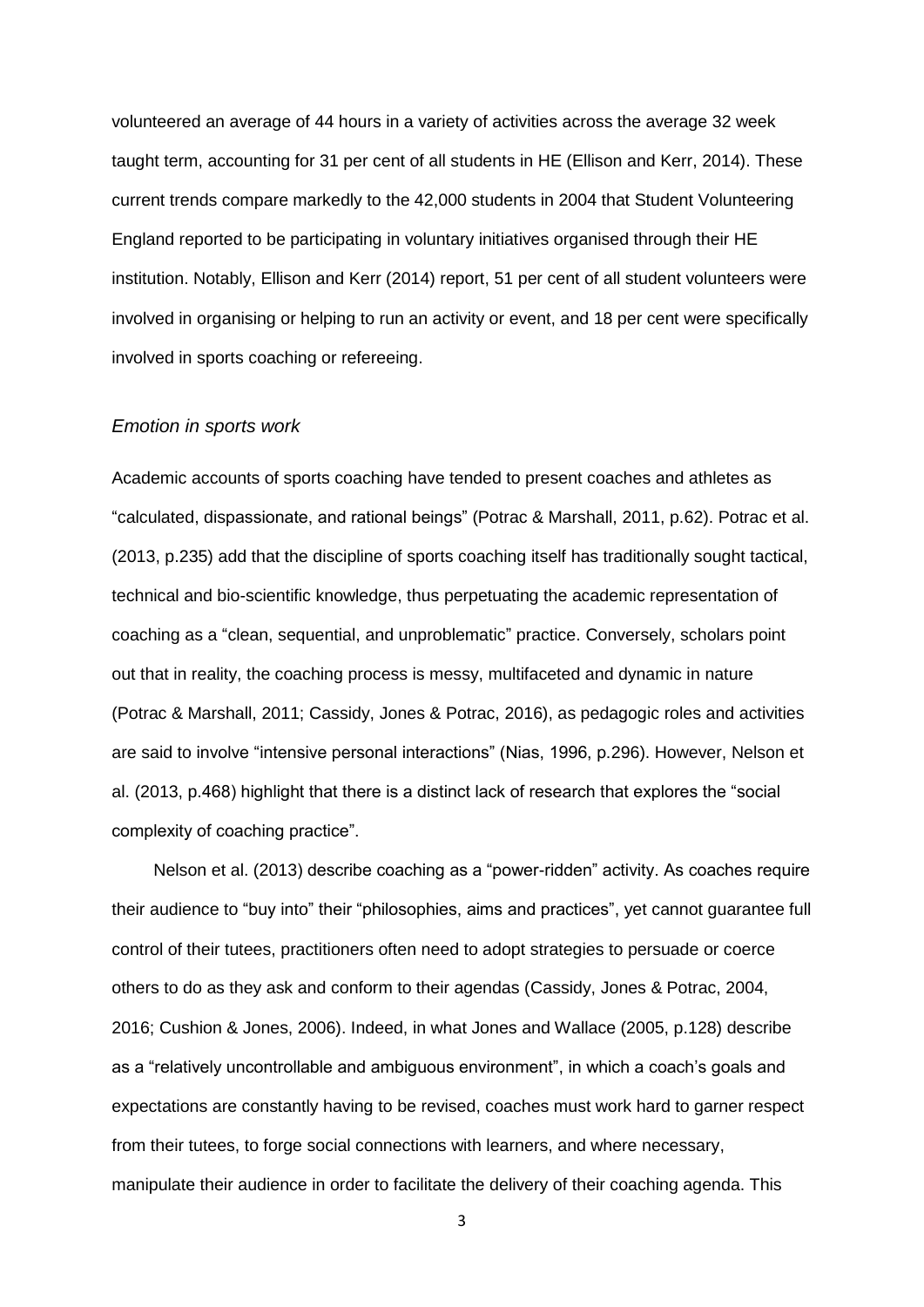can lead to a vulnerability of and within the coach as the coaching process is bound up with emotion (Potrac et al., 2013).

Recent research undertaken to explore emotionality in sports coaching has examined the "act" of coaching, impression management and putting on a "front" to garner and retain the respect and control of athletes, players and senior colleagues (Potrac, Jones & Armour, 2002; Jones, 2006; Potrac & Marshall, 2011). In addition, Jones (2009) utilises an autoethnographic approach to locate the role and import of emotional reflexivity in guiding how the coach provides and practises care in their coaching and nurturing of their athletes (Thompson, Potrac & Jones, 2009). Despite this growth of academic work to examine coaching behaviour "in situ", as Lyle (1999, p.4) puts it, Jones (2012, p.2), in his inaugural editorial address for the *Sports Coaching Review*, asserts that it is time to move forward from "just acknowledging that coaching is complex and multifaceted", and instead focus research upon "that integrated complexity in practice". Heeding this call, recent research undertakings have sort to uncover the micro-political experiences of coaches as they navigate a career in the field, to progress and preserve ones job (Nelson et al., 2013; Thompson, Potrac & Jones, 2013; Huggan, Nelson & Potrac, 2015).

Further scope for research is outlined by Potrac and Marshall (2011) who state that there is a need to examine the emotional struggles that impact upon practitioners' continued engagement in coaching and sport across a range of settings and contexts. Beyond the performance coaching arena, Potrac and Marshall (2011) specifically identify coaching within community sport-for-development programmes as an important lacuna for research. Many such programmes are set-up as interventions which aim to use sport to deliver social policy outcomes by, for example, promoting social inclusion amongst a diverse range of at risk or hard-to-reach individuals. Potrac and Marshall (2011) and Nelson et al. (2013) suggest that locating emotion work within the interactions and experiences of those who work in such contexts would provide useful insights to help prepare and educate coaches entering into or who are already involved in community-based sports outreach programmes.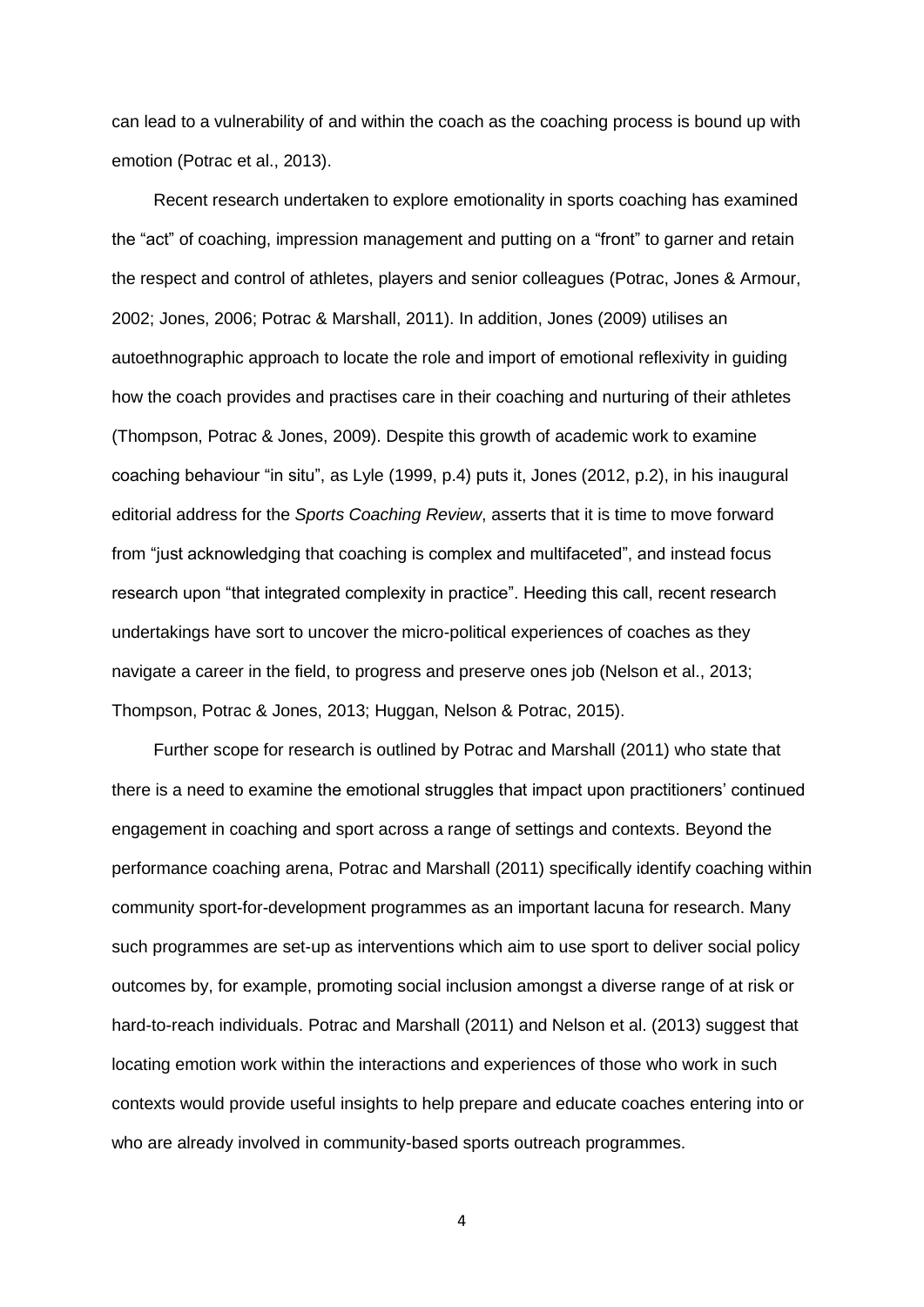#### *Emotional Labour*

 $\overline{a}$ 

Emotions are a cognitive response to the complex social situations that act upon individuals, ways of adapting to and coping with the social events and interactions that they encounter (TenHouten, 2007). Emotions then, are shaped and regulated socially, reflecting the interplay between the environment and the self (Hochschild, 1979). To elaborate, emotions are precursors to action, but action is typically dictated by social norms and expectations that are in keeping with a particular social context, situations laden with tacit rules governing appropriate emotional conduct (Hochschild, 2012). Emotion is implicitly bound with feeling, a sense that connects social and environmental stimuli with bodily sensation and which serves a "signalling function" that stirs or informs emotion (Hochschild, 2012). In order to manage one's emotional behaviour accordingly, one is guided by "feeling rules"<sup>1</sup> which prescribe how the individual should express their emotional responses to a given situation.

An area of concern for Hochschild (2012) is how individuals cope in situations when their emotional state is out of alignment with the feeling rules that they detect and feel obliged to comply with, and when public arenas invoke or stifle emotions that people often prefer to address and reflect on, privately. In such circumstances, Hochschild (2012) refers to an individual's ability to perform emotion work<sup>2</sup>, that is, the act of trying to "feel" an emotion, to try and adjust, evoke, shape or supress one's own feelings in-line with the perceived requirements of a given social situation. Hochschild (2012) argues that emotion is a commodity to be bought and sold, particularly in the contemporary jobs market wherein much emphasis is placed on high quality customer service, and where personality becomes a form of capital. When feelings and emotion work are required within the paid jobs market, then emotion work becomes emotional labour, and, if not regulated appropriately, can be

<sup>&</sup>lt;sup>1</sup> Feeling rules are 'socially shared, often latent rules' which govern how people should try to feel in a given situation (Hochschild, 1979, p.563). People are therefore socialised into how and when to publically demonstrate types of emotion, and this is to adhere to 'display rules' (Hochschild, 1979).

 $<sup>2</sup>$  The term 'emotion work' is used synonymously with the term 'emotion management' throughout this article.</sup>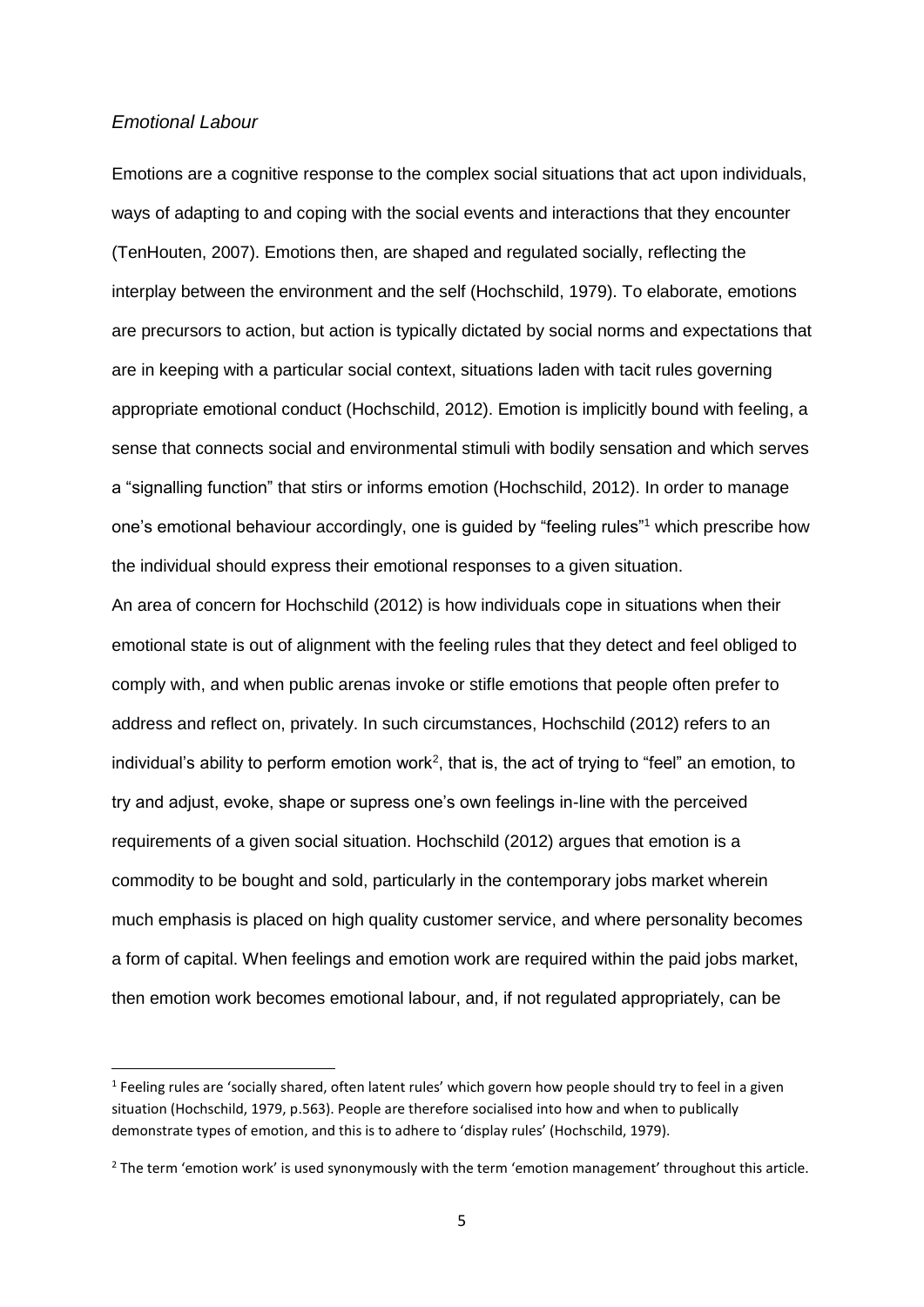detrimental to that person's emotional well-being. Influenced, in part, by Erving Goffman's work on stage acting and the discrepancy between actual and acted emotion (see Goffman 1959), Hochschild (2012) identifies two strategies that an individual can select from to regulate their emotional labour, and these are: surface and deep acting. Surface acting is to pretend to feel what one does not feel, and this involves feigning emotion in order to display a countenance and body language appropriate to the situation (Hochschild, 2012). Deep acting on the other hand, is the conscious attempt made by an individual to align their inner feelings with the situationally prescribed emotions so that feelings and outward display are consistent (Hochschild, 2012). Hochschild (2012) subscribes to two forms of deep acting. First, to exhort feeling is to have the will to feel, to make conscious and forced efforts to feel; however, this only allows someone to "duck" a signal temporarily and becomes unsustainable and emotionally draining over time. Second, to imagine feeling requires an individual to recall feelings from past experiences and apply them within a current scenario.

#### *Drawing a distinction between paid and voluntary work*

As the concept of volunteering is widely understood to represent unpaid work or service (Rochester, 2006), consideration must be given towards appropriately discerning student volunteering, in the context of the SUNEE project, in relation to either emotional labour or emotion work. Indeed, Rojek (2010, p.27) argues that emotional labour exists outside of and beyond the paid workplace, as individuals continue to strive for personal credibility, particularly in voluntary settings, "placing competence as the means and end of the activity". Moreover, Karsten (2013) conducted research with volunteers in the mental health sector who provide "crisis line" telephone support for people with acute and chronic psychological problems: she argues that despite the absence of pay, the volunteers engage in emotional labour, rather than emotion work, because their performances are embedded within the organisational context and are therefore not private in nature – as Hochschild (2012) expresses emotion work to be. To this end, and for the purposes of this paper, the fact that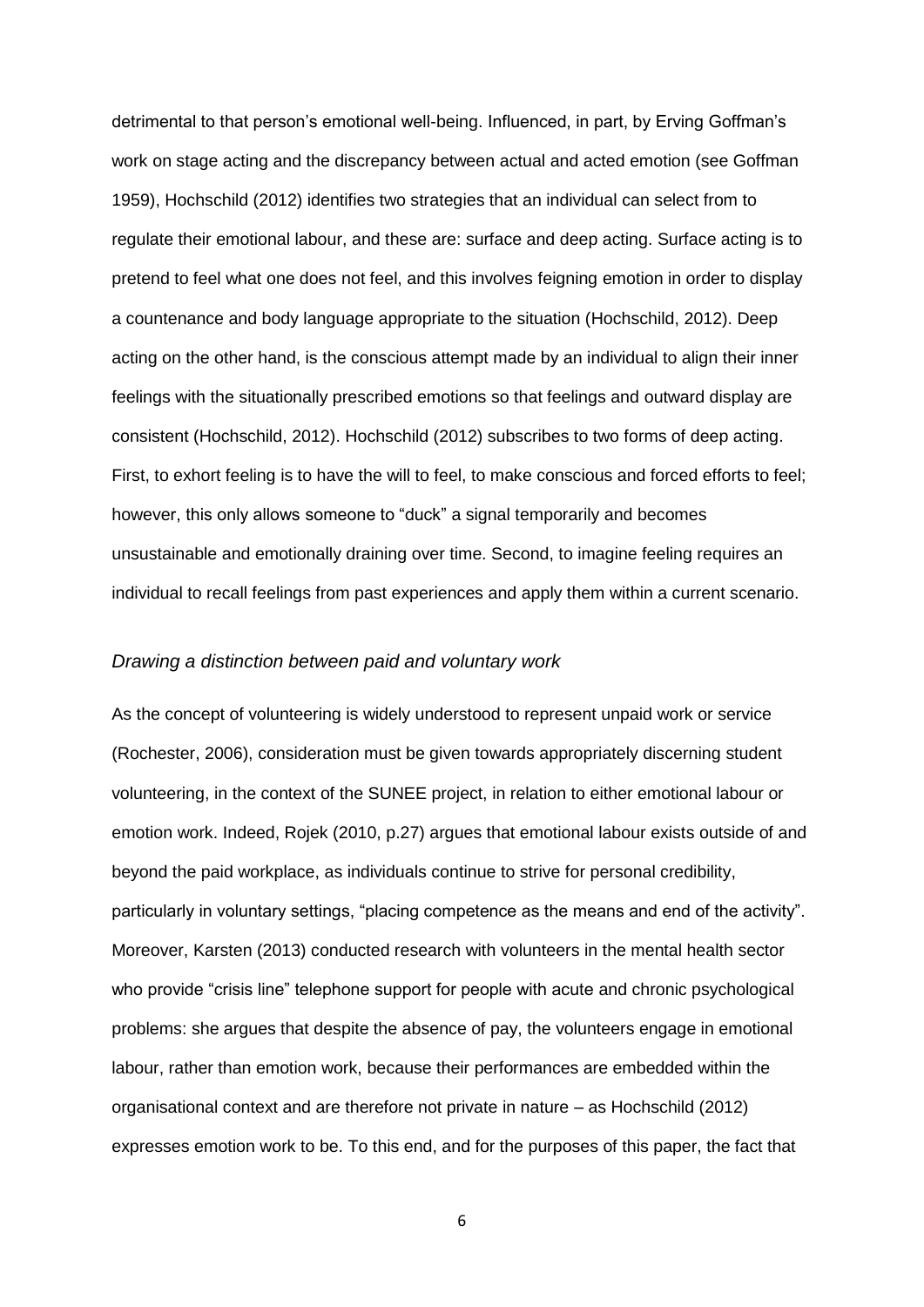students volunteering on the SUNEE project have the opportunity to receive fully funded coaching and other skills based qualifications in return for set amounts of volunteer hours, demonstrating an "exchange value" for their services, and which requires the management of their emotions in a public setting, such processes will be referred to as emotional labour from hereon.

#### *Methodology and the SUNEE Project*

The Sport Universities North East England (SUNEE) project was a sports-based interuniversity collaboration in the UK between Durham, Newcastle, Northumbria, Sunderland and Teesside universities committed to tackling social exclusion in the region through enhancing civic engagement between the universities and local communities. SUNEE was established in 2006 as a partnership between the non-academic sport departments of the five North East Universities; the period of research from which this paper emerges was carried out from April 2008 to April 2011. During this period, the SUNEE project was supported by partner agencies and stakeholders spanning the three industry sectors and included the Higher Education Funding Council for England (HEFCE), County Sports Partnerships, Sport England, National Governing Bodies and several specialized voluntary social service organizations. The project provided 'bundled' sports and personal development programmes for a range of hard-to-reach clients, including: ex-offenders, those "at risk" of offending or re-offending, rehabilitating drug-users, homeless persons, and looked after children (in the care of the local authority).

The universities served as hub sites which host and deliver a range of sport, education and employable-skills based programmes; partner schools and leisure facilities provide localised satellite venues for additional sports-based outreach services. Although a small number of professional coaching staff and sport development officers were employed by SUNEE, the project was dependent on its rich pool of student volunteers to survive. These student volunteers performed a vast array of roles across the project, but in the main operated as sports coaches, leaders and mentors. The SUNEE project subsidised students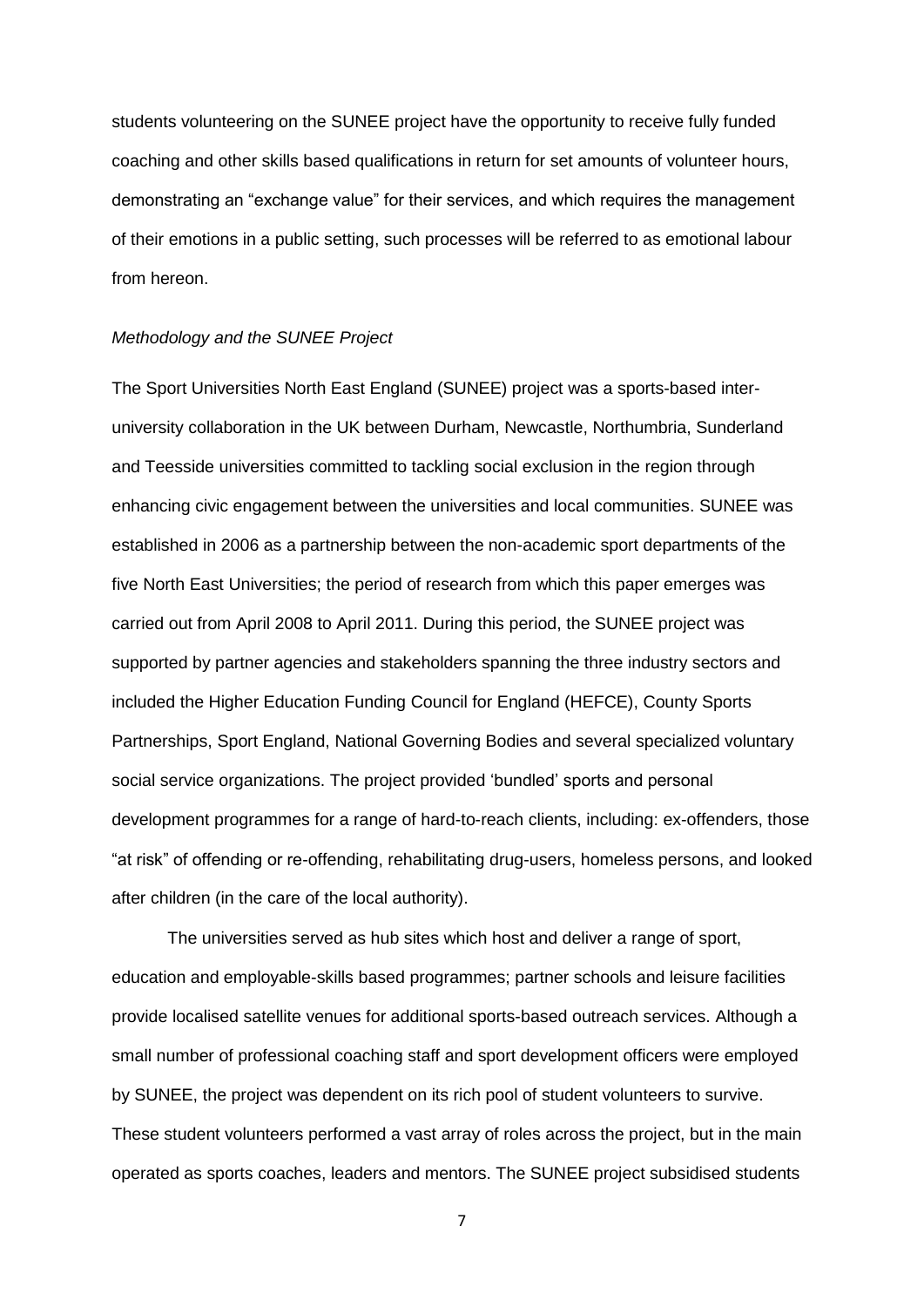to undertake National Governing Body (NGB) accredited coaching qualifications as well as a range of career professional development (CPD) courses in return for a set amount of hours of volunteering. For the majority of student volunteers interviewed for this study (*n*=40), this was the primary form of training that they received during the programme. As all the volunteers had varying levels of experience of the SUNEE project, their roles ranged from helpers and assistant coaches to session leaders. The deployment and distribution of volunteers across the various strands (and universities) of the project was rarely even, particularly in its inchoate stages, and depended on the supply and availability of volunteers in line with scheduled programmes. This meant that for some programmes, relatively inexperienced student volunteer coaches were tasked with leading and running entire units of activity (at least in pairs). Where volunteers were in more plentiful supply, those new to coaching typically participated in the sports sessions alongside the clients, whilst the more experienced students assisted or occasionally led the activities. Generally, students' specific sport coaching experience determined the roles that they performed on the project. The concept here was that as students continued to volunteer on the project, concomitantly building their coaching portfolios and gaining accredited qualifications, opportunities for them to receive greater responsibility in the delivery of coaching sessions in assistant and lead positions would emerge.

This research evolves from a broader evaluation process which sought to assess the impact of the SUNEE project on its stakeholder groups. This study adopts an interpretive approach with which to develop an understanding of the meanings constructed by student volunteers from their lived experience of participating in the SUNEE project (c.f. Crotty, 1998). As such, the current investigation utilises qualitative data generated from students involved in the SUNEE project to construct an in-depth understanding of the emotional labour engaged in by these volunteers. As the SUNEE project was operational in each of the region's five universities, a strategy of cross-university sampling was adopted. In total, 40 indepth semi-structured interviews (eight per university) were carried out. The 14 female and 26 male participants ranged from 18 to 23 years of age and were spread across first, second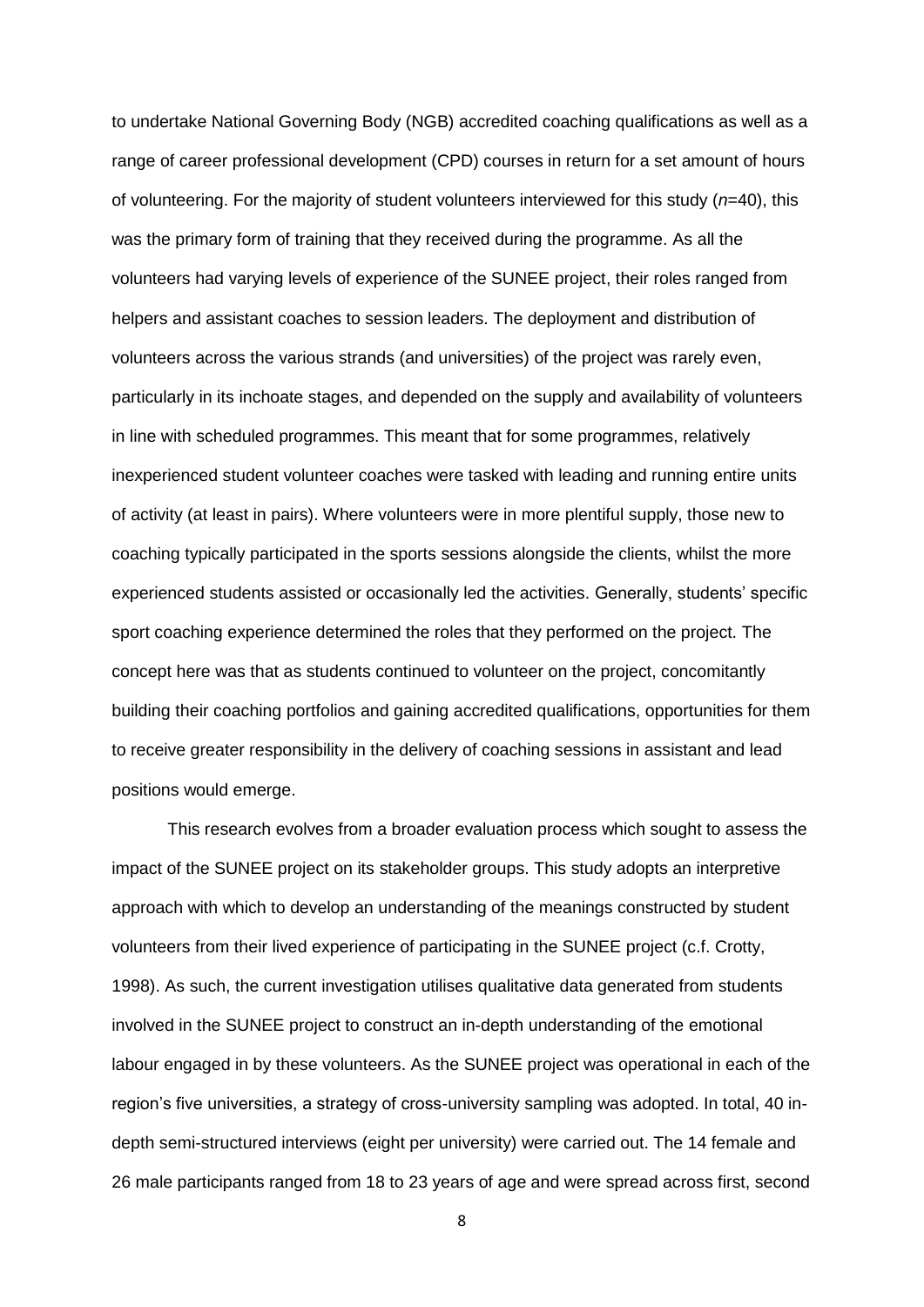and third levels of undergraduate study. The length of time volunteered by students ranged from six weeks to three years and each of the participants were currently working with one or more of the core client strands supported by the project: disengaged young people, homeless individuals, looked after children, ex-offenders and rehabilitating substance misusers. Five of the forty interviewees were private school-educated (the remaining 35 were state school educated) but having asked all participants to name their parents' profession, it is worth pointing out that 32 out of 40 originated from NS-SEC social class I (higher managerial and professional occupation), II (lower managerial and professional occupations) or III (intermediate white collar occupations). The remaining eight were spread across NS-SEC positions 4-6. This stood in contrast to the demographic profile of the hardto-reach group, as SUNEE's data showed them to be of lower social classes.

The interviews were conducted at a location convenient for the volunteer, such as at a SUNEE sports venue, or a meeting room at the students' university library, and ranged from between 35 to 70 minutes in duration. To ensure rich qualitative insights were captured, a number of interview strategies were employed where necessary. For example, and as advised by Gratton and Jones (2010), "clarification" and "elaboration" probes were employed to encourage participants to expand upon or reinforce information to support the interviewer's understanding of their experiences. All interviews were audio recorded and subsequently transcribed.

The current study therefore develops out of a wider evaluation project for the SUNEE partnership which broadly set out to investigate the coaching and voluntary experiences of students involved in the intervention. The initial interview schedule included sections that were constructed to explore "the coaching experience" and "volunteer processes" of students involved with the SUNEE project. Some areas that were broadly discussed within these sub-sections covered aspects such as how students arrived on the SUNEE project, if they had experienced any specific challenges in coaching the client groups and to building rapport, and how students responded to such issues. Interviewee responses along these lines of questioning frequently elicited responses pertaining to "emotion" and "feeling", and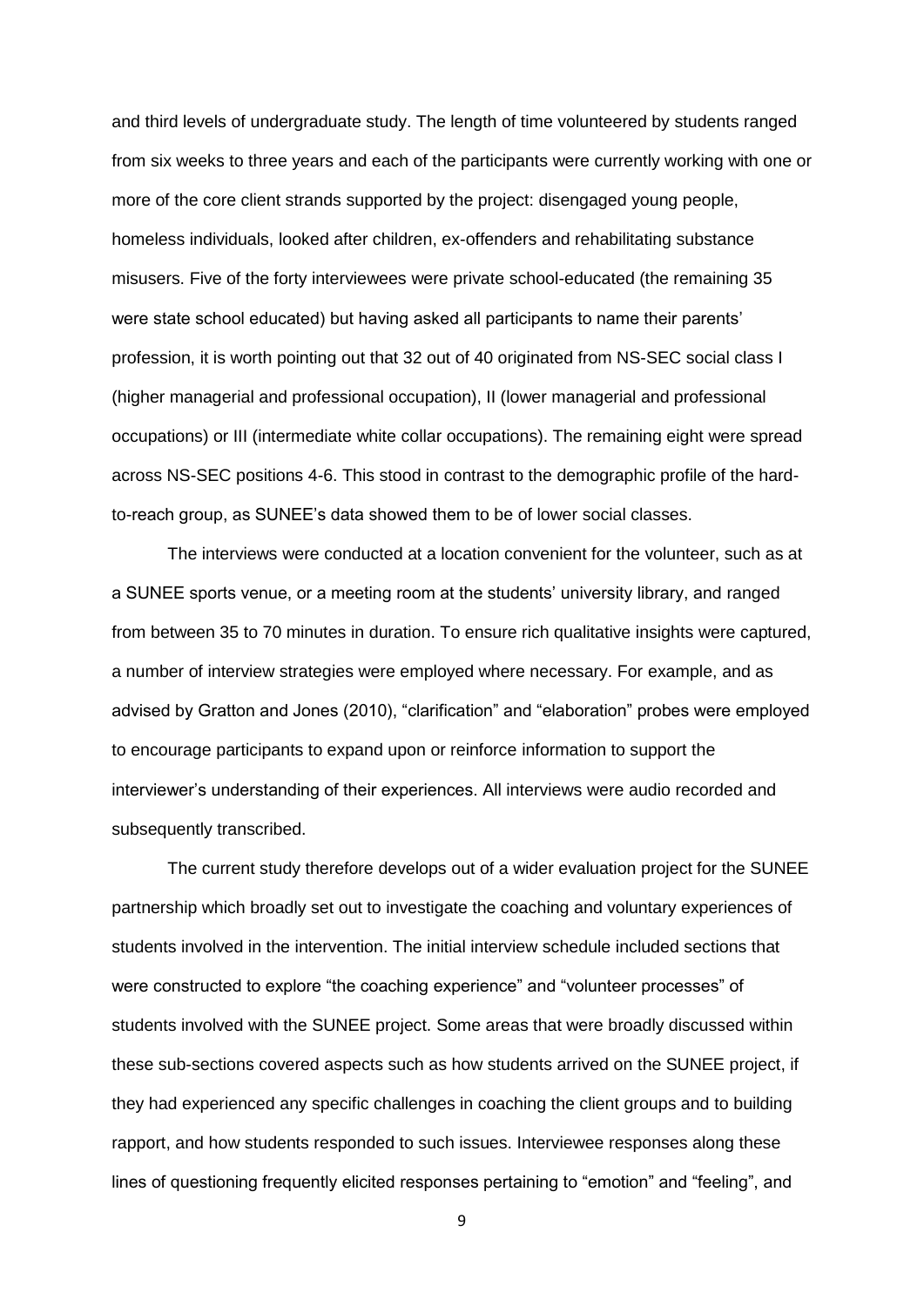which stimulated additional analytic memos in line with emotion codes linked to participants' intrapersonal and interpersonal experiences and reactions (c.f. Saldańa, 2013). This progressive approach to the data analysis proliferated preliminary links to various theoretical concepts possessing the utility to explain various aspects of the volunteers' experiences: however, Hochschild's (2012) concept of *emotional labour* was perceived as a robust theoretical framework with which to analyse and make sense of the interview data. As such, discovering that Hochschild's (2012) framework offered a particularly useful explanatory tool emerged from unsolicited accounts of emotion, and instead by adopting an iterative approach to the data analysis whereby the researcher regularly revisited the data to unearth new connections (Srivastava & Hopkins, 2009). The data analysis was assisted using coding schemes operated through NVivo 8 software. For confidentiality, all participants and universities involved in this study have been assigned pseudonyms.

#### *Findings and Discussion*

#### *Choosing to volunteer*

To set a context for the interviewee's volunteering, when students were asked how they became involved with the SUNEE project, 24 out of 40 indicated that their primary reason was because they perceived that it would enhance their post-university employment prospects: "The reason I volunteered was mainly a selfish one, for CVs<sup>3</sup> and qualifications... and experience" (Charlotte, University C). Like Charlotte, Janey (University E) also perceived that volunteering on SUNEE would boost her CV and enhance her chances of employability after university: "To help me get a job after my degree. Obviously employers recognise it, and it looks really good on your CV." Similarly, Mike (University D) hoped that volunteering would facilitate his route to becoming a physical education (PE) teacher: "Basically at first, it was to get a bit of experience in coaching, because hopefully like it's a

**.** 

<sup>3</sup> Curriculum Vitae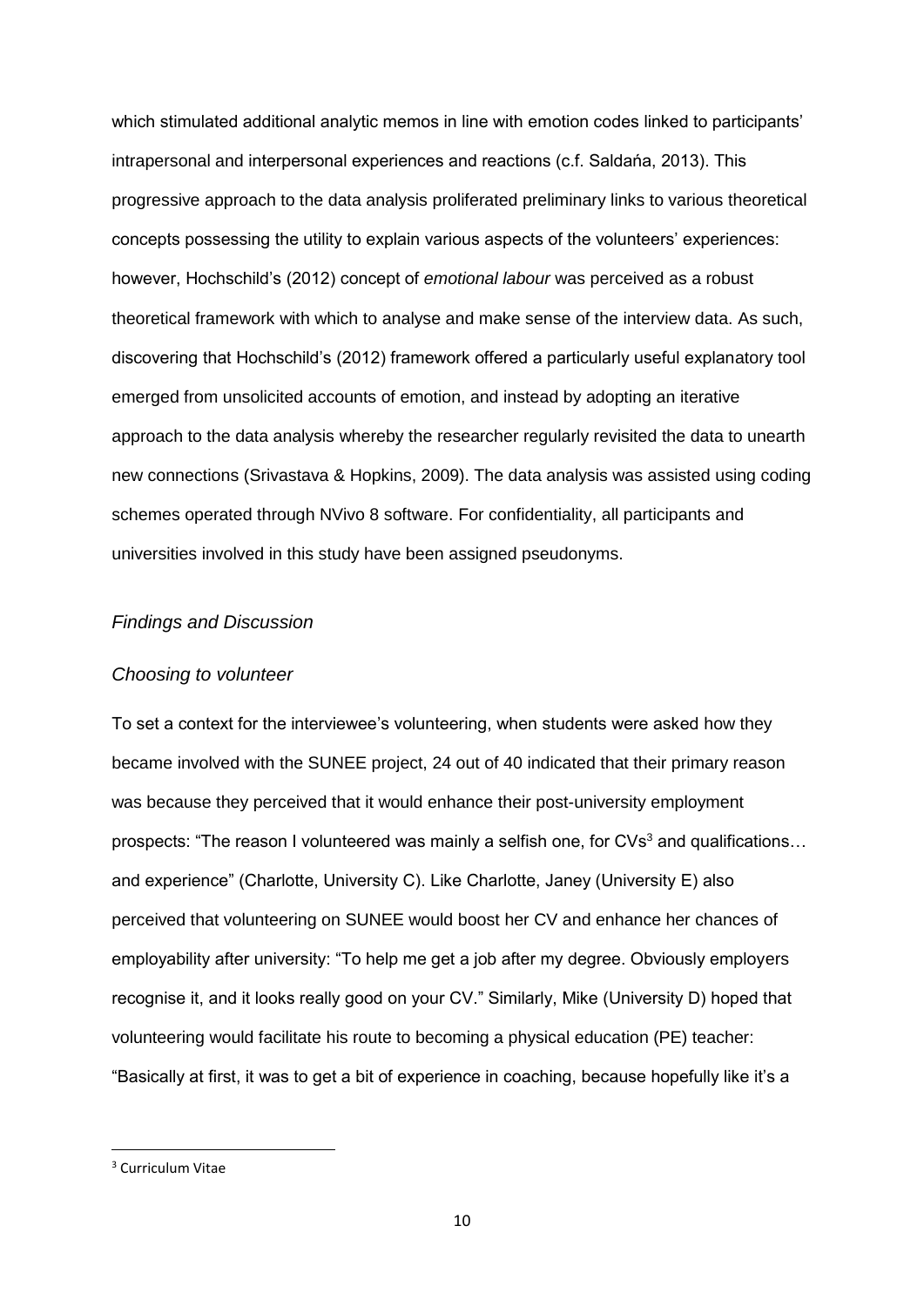pathway to become a PE teacher." Of the remaining students, five volunteered to fulfil the requirements of undergraduate degree modules, two were coerced by friends, two got involved to boost their self-esteem, three students volunteered out of principle, and four participated simply out of a love for volunteering and of sport. It is important to acknowledge here that many of the volunteers were not prospective sports coaches.

## *Introductions and Initiations to the Project*

On entering the SUNEE project, student volunteers revealed that they experienced emotions of nervousness and anxiety, or even felt scared prior to, and in the early stages of working with some of the client groups involved with the project:

When we came, we didn't know what type of people they were, what type of offenders they were or anything, it just got us a bit worried before we started. Before I was scared because I didn't know what they were like. (Janith, University D)

In many cases, feelings of anxiety, fear and nervousness were heightened by students' first impressions of the clients on entering the various programmes. Kim, for example, described of how clients would subject her to verbal derision in the early stages of her volunteering on the project:

At first they would call you things, give you a bit lip... just calling you stupid names while you're trying to instruct a session... and I take everything to heart. It's a massive group to come into, and it's you and just another girl and then they're calling you all the names under the sun. You're like, wow, this isn't nice... It was really daunting in the beginning. I'm not a confident person anyway, I was obviously nervous and I was a bit afraid of what to say to them. (Kim, University E)

Exacerbated by the initial reception she received from the clients, Kim intimated that she felt apprehensive in her instruction and that her nervousness was evident to the clients. As a consequence of such daunting introductions to the project, a number interviewees inferred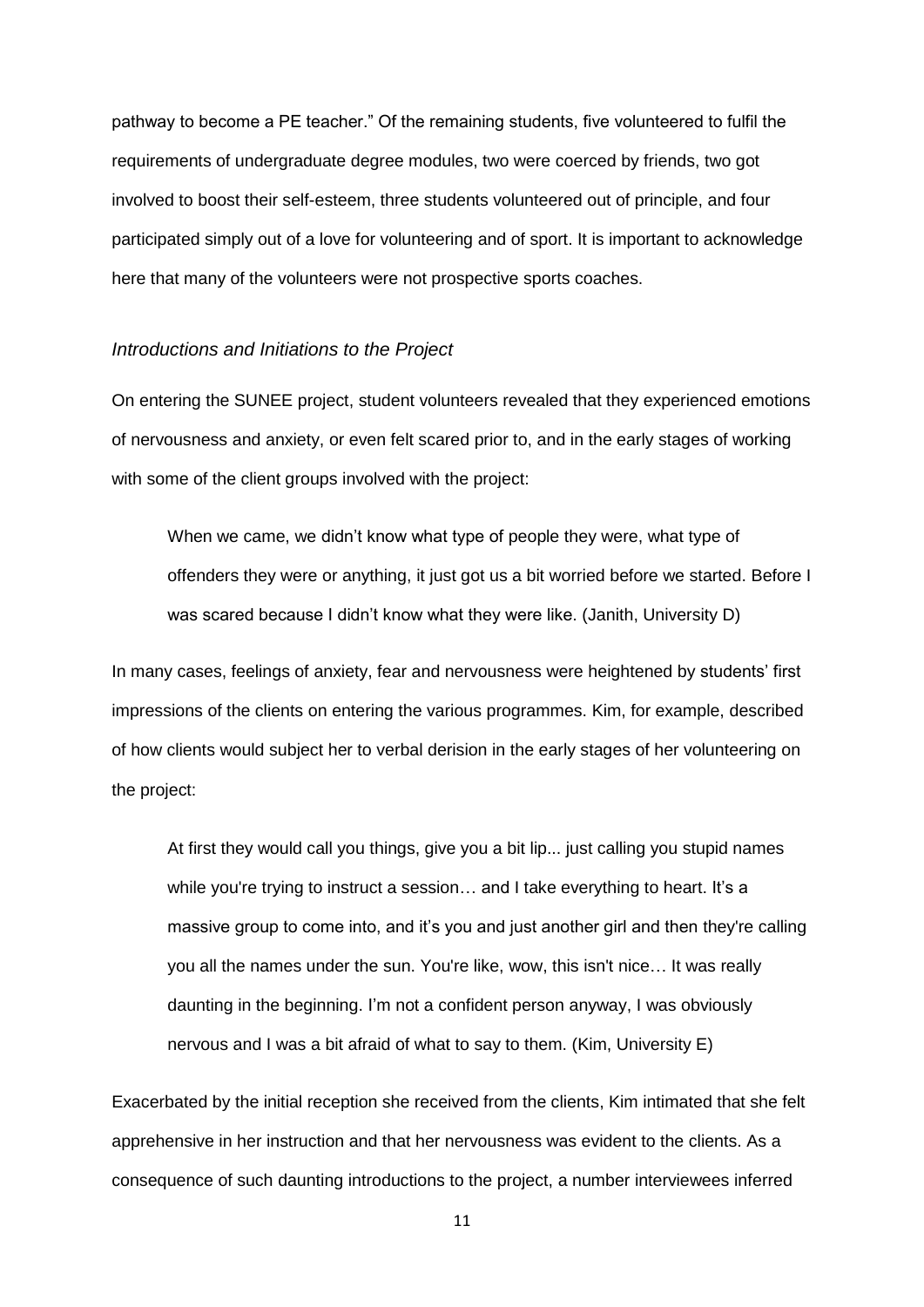that they were unsure of how to communicate with the client groups at the outset, and felt that their presence was not welcome. At times, feelings of anxiety and uncertainty gave way to fear as in the case of Rory, below:

I feel I've got to be very careful what I say, because one of them had a problem with me… I'm only a student at the end of the day so I don't know what to say to them, because I can be harsh with them, but I don't know what he's going to do with me at the end of the day… I don't know what his background is… I don't know what he's done… he could have stabbed someone, he could have done anything, so I might get in his face the way you do because I don't know him… At the end of the day I don't think I deserve to have that happen to me, because I'm there to try and help them and they should understand that… They're just ignorant of the fact that we're there to help them. (Rory, University D)

Hochschild (1979) highlights that whilst some feeling rules are universal, other sets of feeling rules are unique to particular coteries, and in Rory's case, this results in a mismatch between the display rules that he expects from the clients, and those that he reports experiencing. Display rules are informed by feeling rules, and feeling rules reflect patterns of social membership (Hoschshild, 1979). Feeling rules then, are implicit within an ideological stance that is derived by an individual from collective processes. To elaborate, Hochschild (1979) considers ideology as an interpretive framework, positing that feeling rules operate in tandem with "framing rules"<sup>4</sup>, and thus share characteristics with more formal rules of etiquette and interaction (Hochschild, 1979). To this end, feelings rules are framed by past experience, and future interactions are therefore compared and measured against such idealised expectations (Hochschild, 1979). As such, and according to the parameters of feeling rules to which he is accustomed, it can be said that Rory expected a level of appreciation from the clients for availing them of his services, and in return, that they should

**.** 

<sup>4</sup> Framing rules "ascribe defintions or meanings to situations" (Hochschild, 1979, p.566).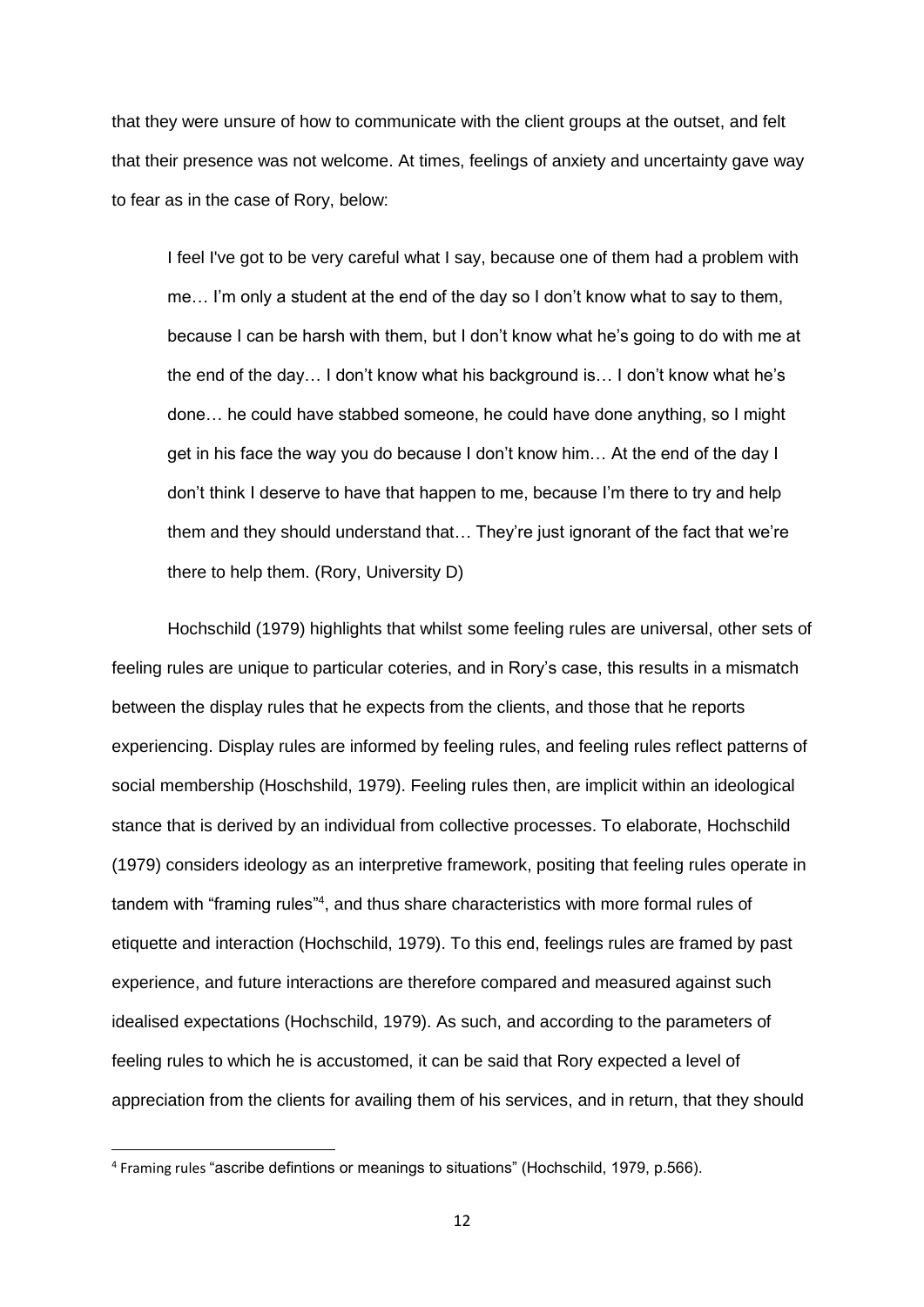have felt obligated to treat him with civility. However, the exchange of gestures expected by Rory, in stating that he volunteered to "help them and they should understand that", is not reciprocated in a manner that matched his ideological principles and expectations, and to him, demonstrated an upsetting diversion from or breaking of feeling and display rules. As Hochschild (1979) outlines, it is common for ideological stances to contrast and clash, and in Rory's experiences with the clients, there would appear to have been two contending sets of feeling rules at play, wherein both parties had been perceivably acting in contravention of the others' feeling and display rules. Hochschild (1979, p.568) states that social exchange (in the form of display acts) is based on a "shared understanding of patterned entitlement" and it is such knowledge that informs of what gestures are reasonably owed in a particular set of circumstances, and in turn, the emotional labour required to bring about such display acts. As Rory is unaccustomed to the frame and feeling rules of the socially diverse client group, Hochschild (1979) would suggest that the feelings and frames familiar to Rory are deconventionalised, having not yet been reconventionalized to those operational amongst the client groups. This being the case, and according to Hochschild (1979), the behaviour that Rory highlights of the hard-to-reach client towards him, serves as a "rule reminder", a sanction to adjust his feeling to align with the rules of the group. When feeling is at odds with one's emotion, as in Rory's case, Hochschild (2012) emphasises that the ensuing emotive dissonance can prove emotionally fatiguing. In such a scenario, Hochschild (2012) emphasises that to regulate emotion, the individual may need to adopt an instrumental stance and try to adapt their feelings to fit the situation. Hochschild (2012) argues that, in order to do this, it is necessary for the individual to recondition their signal function to better acclimate to a novel set of feeling and display rules.

## *Emotional labour in student volunteer coaching*

Stuart, one of the more senior student volunteers, corroborated the type of client behaviour that the newer volunteers commonly described experiencing: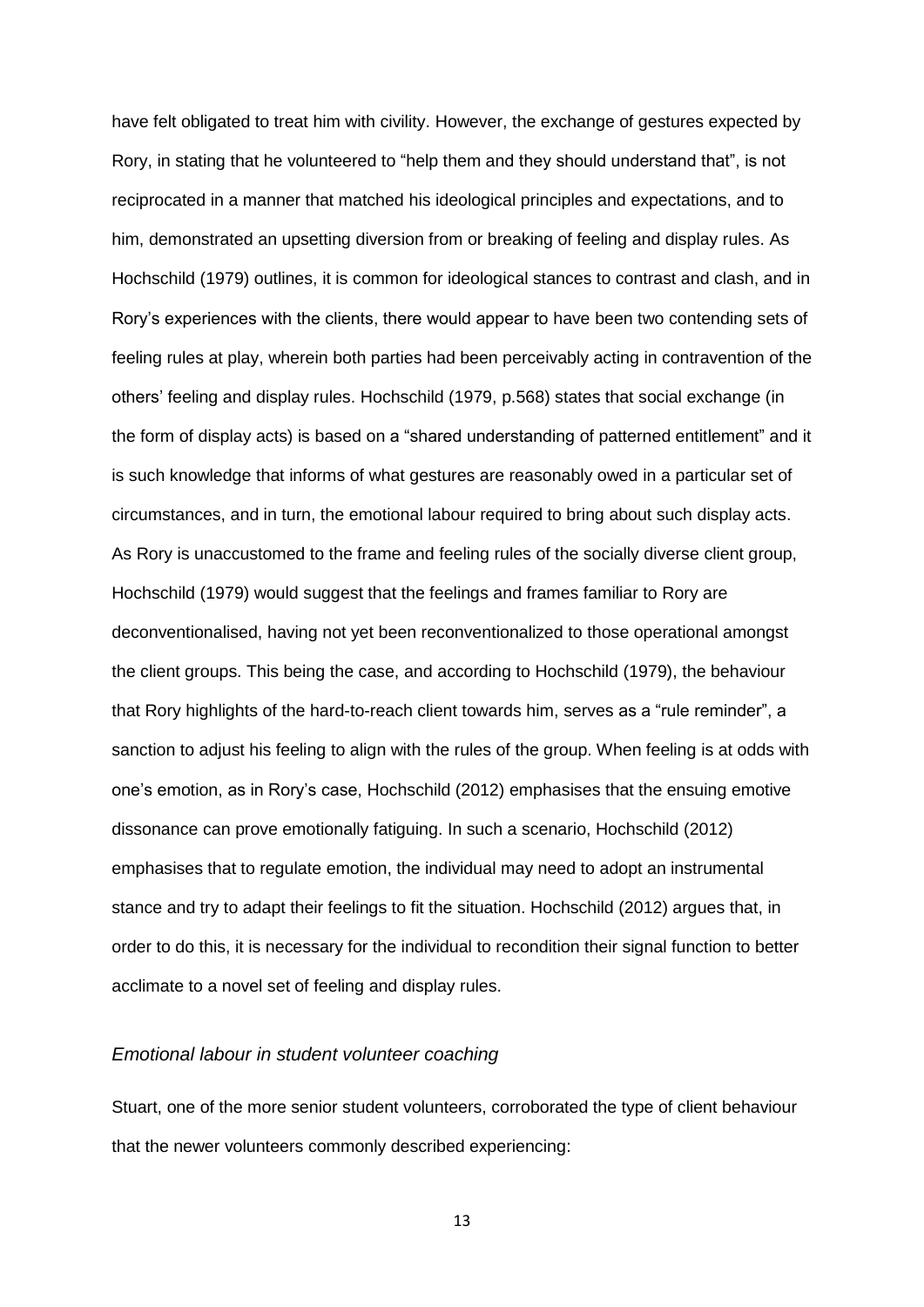The new volunteers. The volunteers that haven't had experience with this kind of group, they're all pretty nervous, and they do sort of make it quite obvious, but, because of that, the Street League clients will walk over them and take the mick out of them sometimes. And if it puts them down quite a bit, then they need to learn to take it on the chin. (Stuart, University C)

Stuart acknowledged that some student volunteers were visibly nervous when working with Street League clients, and that this served to undermine their authority amongst the hard-toreach participants, inviting ridicule and ill-discipline. Stuart stated that student volunteers needed to "take it on the chin", inferring that they should accept that the clients are a challenging group to control and adapt their approaches to interacting with them. Stuart's comments further suggest that new student volunteers need to learn to recondition the signal function and become more receptive to the feeling rules within this social context that is so novel to them. In the case of new and relatively inexperienced student volunteers such as Kim and Rory, the feeling rules when interacting with clients appear complex. As Rory struggled to read, adjust and respond to the feeling rules of the social environment, other student volunteers outline important parameters to work within when enacting display rules amongst clients. For example, Kim highlighted that "if you go in there giving the impression like you have power over them, they'll talk to you like crap, basically. That's how it is." Aiden (University D) concurred: "When I first came in to do my sessions, they didn't like being told what to do." Whereas, Nile (University D) commented on the masculine nature of the male client groups by stating that "they're hard lads" and that students needed to be "confident with them all" when interacting with and coaching them, or else, as Craig (University E) suggested: "if you don't have confidence in what you're doing, they will sense it and they will eat you alive." To this end, Rick (University D) stressed that to be taken seriously by the client groups "you need to earn their respect first as a volunteer". Such insights demonstrate parameters for the display rules that students, particularly those new to the project, are perceivably required to operate within when interacting with hard-to-reach clients.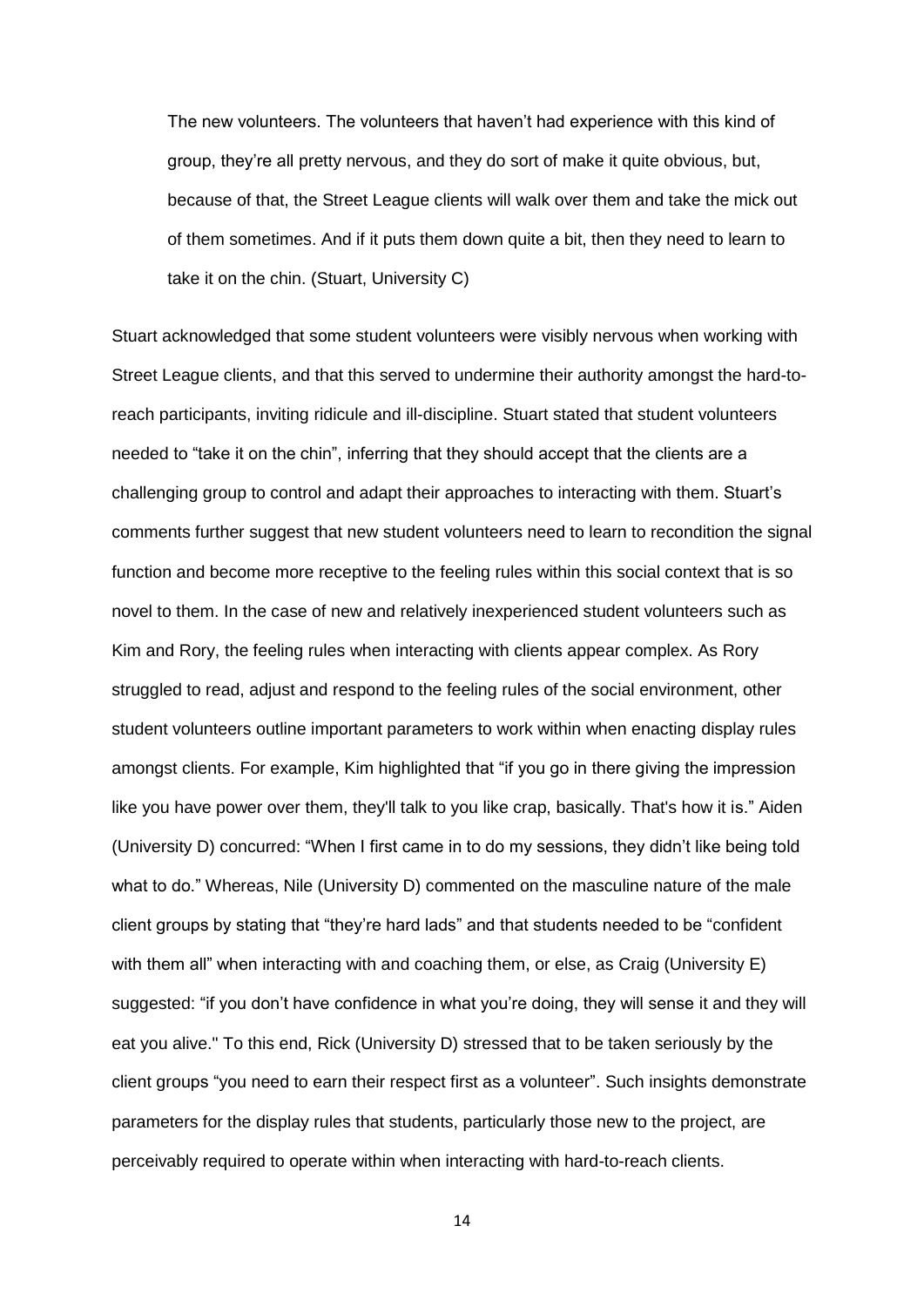Unlike Rory, Simon (below) had gained enough experience of working with the hardto-reach clients to be able to acquire an understanding of and respond to the feeling rules operational within the programme that he was involved in:

I've played football a couple of times with them, where you know, they'll kick you up the backside and they won't… they'll say sorry to somebody else when they've knocked them, but they won't say it to you. There was one guy in particular who'd kick me unnecessarily and I wasn't the only one… I don't think he liked students this one guy… Then there's been times when I have tried to get them to do things and I've had a couple of people who've looked at me and I've got the feeling that they've said… that they've thought, "you patronising little…" you know, because that's, you know, "who are you to tell me…? Who are you?"… So, I'm conscious now of not trying to patronise them. It's not a comfortable situation… because you're asking these guys to follow your instructions knowing that they feel a certain way towards you, or are sitting there thinking they've got one over on you. So, I just make sure I'm polite and accommodating… to impress on them a level of common courtesy that seems to be lacking in a lot of cases (Simon, University A)

The feeling rules within the programme that Simon coached on were clear to him in the early stages of his involvement, as he felt very much aware of the negative feeling of clients towards him. Simon felt that some clients perceived him as supercilious, and this fed into an atmosphere in which he was treated with contempt. Consequently, Simon detected dominant feeling rules by which clients attempted to intimidate and unsettle him. As Simon explains, such feeling rules were often supported by aggressive display rules that were marked by physical contact. On these occasions, the feeling rules were reinforced when clients would apologise to each other in the event of an overzealous kick or tackle, but not to students. Although Simon indicates that client behaviour towards him was demeaning and undermining of his role, he made conscious efforts to adjust his outward countenance to comply with the feeling rules imposed by the clients. According to Hochschild (1979),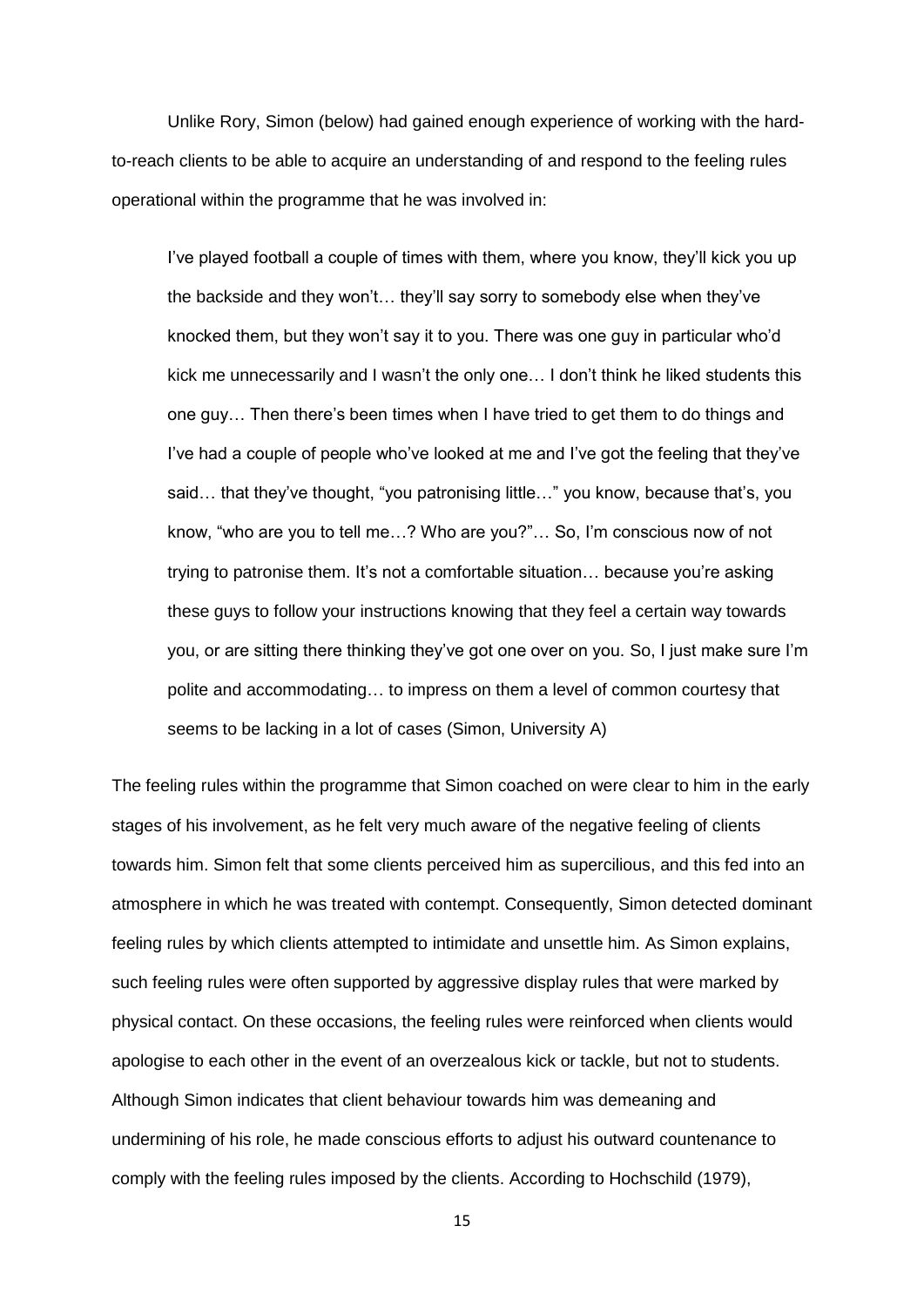deferent display acts like those that Simon came to express towards clients are indicative of both surface acting, and, an uneven social exchange gradient between the two parties whereby Simon applies such gestures to mollify the hard-to-reach clients' feelings towards him. For Hochschild (1979), such a surface act as the helpful and well-mannered display that Simon presented to the clients would represent his rejection of the dominant feeling rules within the group, whilst giving a false impression of acquiescence towards them. To elaborate, Simon's criticism of the lack of "common courtesy" exercised by the hard-to-reach clients, combined with his own display acts that were intended to impart a standard of social etiquette upon the group, reflect a veiled resistance to the dominant feeling rules at play, and an attempt to instil some of his own.

Most interviewees reported difficulty adapting to the dynamics of the project and highlight struggles with certain client groups in the early stages of their involvement in SUNEE, yet many volunteers perceive that they are able to transmute emotion with some measure of success. As students begin to orientate themselves to the hard-to-reach groups, and indeed the perceptible feelings rules within their respective programmes, volunteers intimate that they have to try to conceal their true feelings and hide their anxiety. Like many of the student volunteers, Will (below) also felt worried when he first stepped into the programme, unsettled by the initial reception that he perceived from clients. Despite this, Will undertook emotional labour to convey a positive and affable demeanour to reassure clients that he did not pose a threat to them, and instead wanted to help them. To do this, Will employed a number of strategies to "make an effort", to construct a pleasant 'front' until he was able to gain credibility by demonstrating his footballing ability – embodied cultural capital<sup>5</sup> – which he was confident would help him gain favour:

I remember when we were quite new to each other on the programme and they'd obviously sort of judged me and thought… I just turned up to joke around. They didn't

**.** 

<sup>&</sup>lt;sup>5</sup> Assets and resources such as coaching knowledge and "sports specific technical, tactical, mental and social skills" (Christensen & Henriksen, 2013, p. 164) that are possessed by the individual.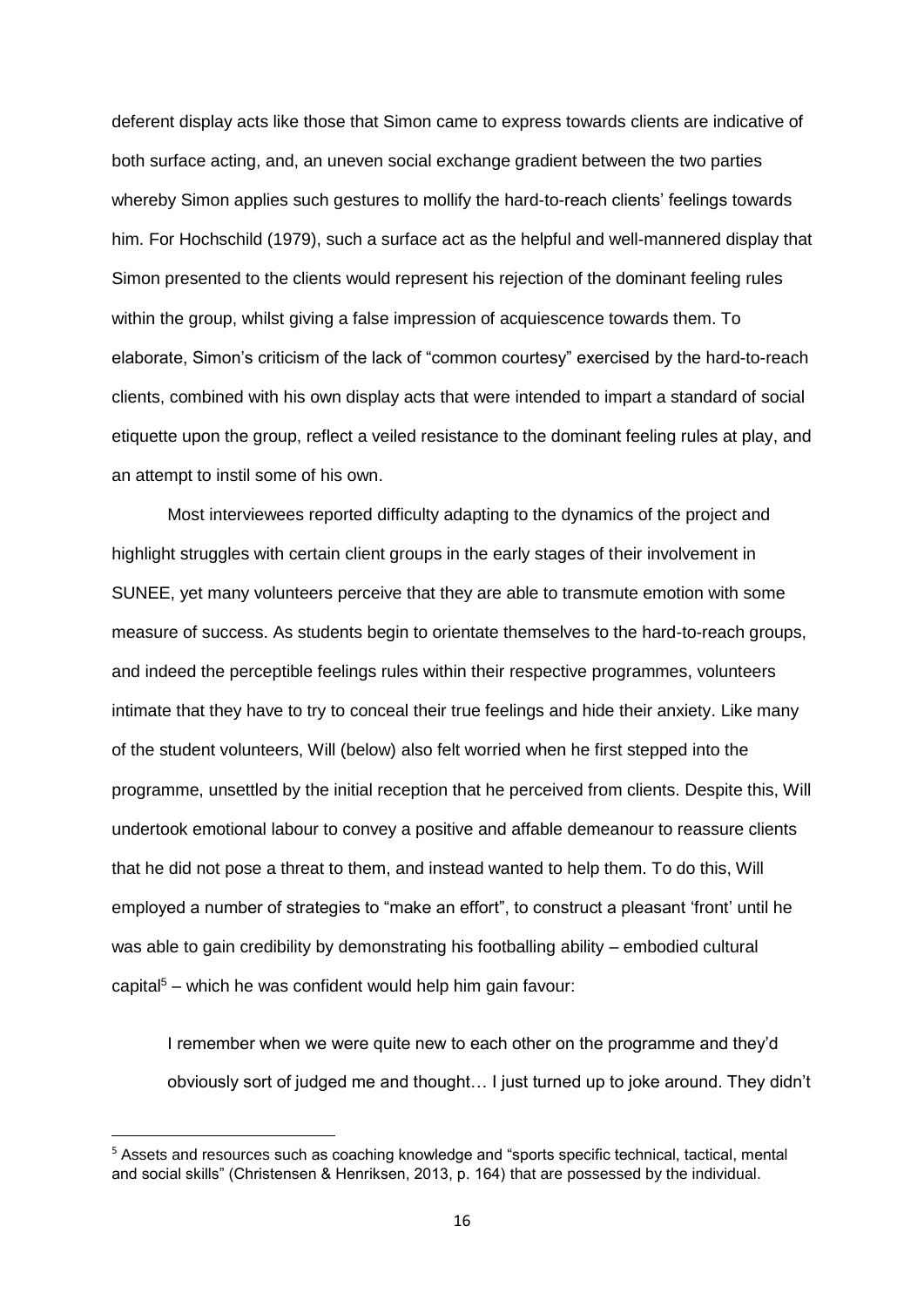really want to speak to me, well, have a conversation, for a few weeks. But if something would go wrong in the football match then they'd start swearing and effing this and bloody that, in my direction. I was quite worried initially… they made a few comments about my long hair and Alice band. But, I tried to sort of let my football do the talking, I've always had confidence in my ability. I knew the rest would come. So, I made sure I turned up smart with the right gear, proper footwear and training kit. I always tried to be smiling as well, make an effort, and try and be, like, I'm pleased to see them… And after a few weeks they realised that I wasn't just coming down just to have a joke or anything. I just wanted to try and help them in any way I could. (Will, University A)

Here, Will describes what Hochschild (1979, p. 562) refers to as a "moment of pinch" in which he experienced a discrepancy between what he wanted to feel and what he actually felt. Although Will admits to feeling unsettled by the reception that he initially received from the client groups, he stressed that he wanted to make a genuine effort to help the hard-toreach participants. Will's confidence in his own footballing ability appeared to be an important resource, underpinning his emotion work until he was able to gain the recognition of clients. Concomitantly, and in an attempt to temper and overcome any mistrust or uncertainty that he perceived some clients may have held towards him, Will comments that he consistently engaged in expressive emotion work, as he "always tried to be smiling", a feeling display which Hochschild (1979) suggests operates to shape both inner feeling as well as the feelings of others towards the individual eliciting the behaviour. By regularly employing the expressive gesture of smiling, not only was Will seeking to gain the trust of the clients and present a non-threatening demeanour, he is also trying to feel by invoking a deep acting aligning to his desire to help the clients (Hochschild, 1979). Such acts of deference indicate an inequality of status between himself and the hard-to-reach clients, that he accepts a more lowly position in the group, and contributes greater emotion work than the others as part of the social exchange: this deferential behaviour, and the gradient of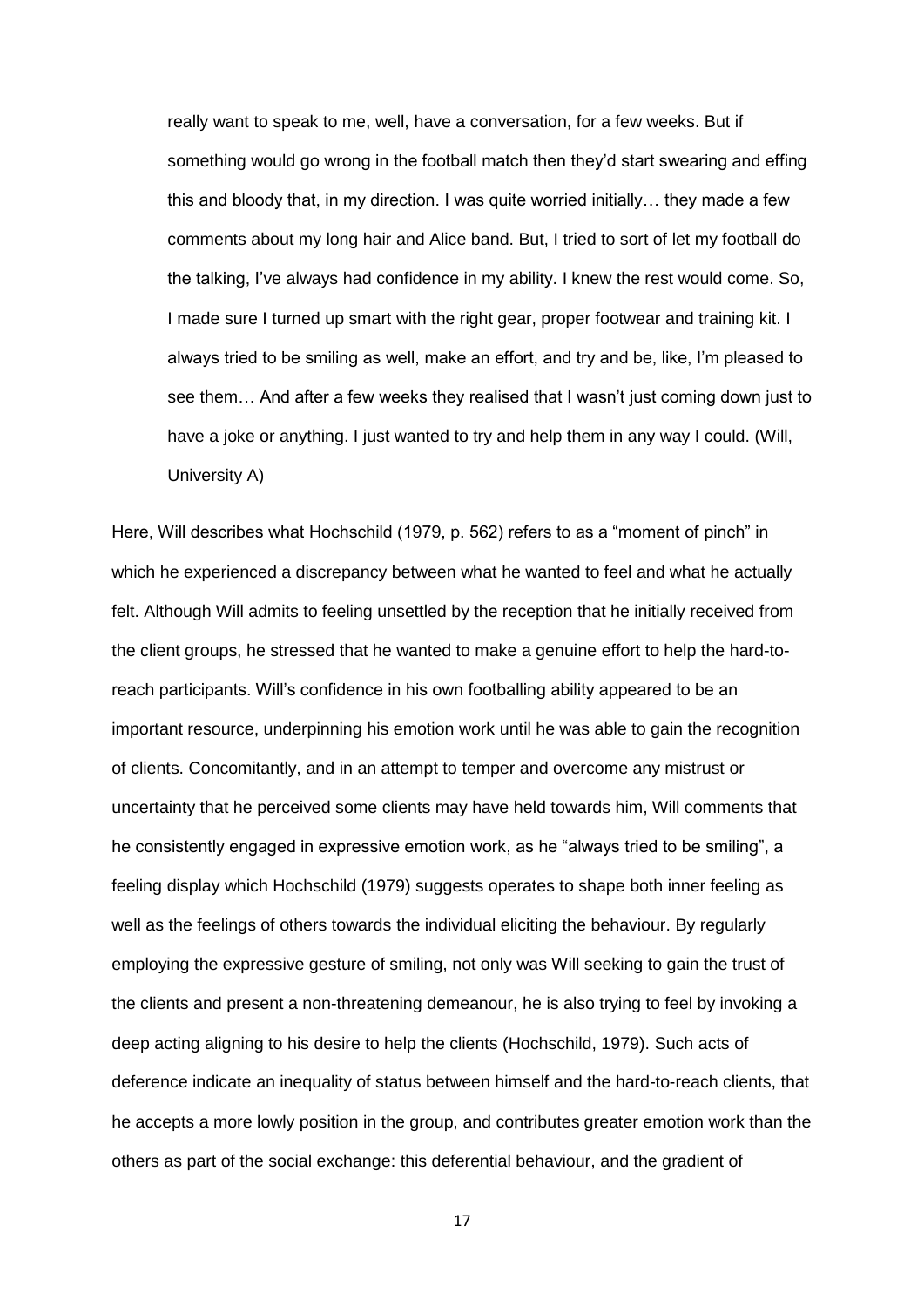exchange, becomes normalised (Hochschild, 2012). What is more, by presenting a consistently unaffected and undeterred display, Will's behaviour demonstrated congruence with the norms (and associated display rules) of masculinity and toughness that students perceived the "hard lads" amongst the clients to subscribe to, and which inform the feeling rules of the social context. Such techniques engaged in by Will provided a platform for him to express his footballing ability, which in turn fortified his feelings of confidence.

As well as employing emotional strategies to try to feel, and to change the feeling of some clients towards them, it was also common for volunteers to try to hide feelings of disappointment and frustration when clients failed to engage with the activities that students had spent time planning for and had been looking forward to leading:

The thing is, they all want to do football, football and more football, and loads of people turn up for it. But for my fitness circuit classes, less than half turn up… sometimes there's just no one. And it's gutting. Absolutely gutting. When I've said I'll put on the classes to give them the opportunity, spent time in the week preparing for it, I've got excited about it… and then when barely anyone turns up I still have to be enthusiastic and happy. I feel embarrassed… When I've approached them and ask them to come along and if they want to do it, if they want to take part in it, then they're all up for it, and then most of them just don't turn up… It's their choice, but it can be hard to take. I'm more used to it now… it doesn't bother me as much. Whether they all come or just one comes, I just get on with it. (Kim, University E)

As Kim explains, she regularly made an effort to set up and run fitness circuit classes for the hard-to-reach groups, however, these sessions are poorly attended by the clients despite many of them indicating that they would like to attend. Kim describes her feelings of disappointment when this happens, yet intimates that she had to engage with surface acting to deliver a positive and upbeat display when instructing those participants that do attend, as this is what the feelings rules of the context demand, and the gesture of social exchange that she perceives her audience to expect. Demonstrating a hardening of emotions, Kim has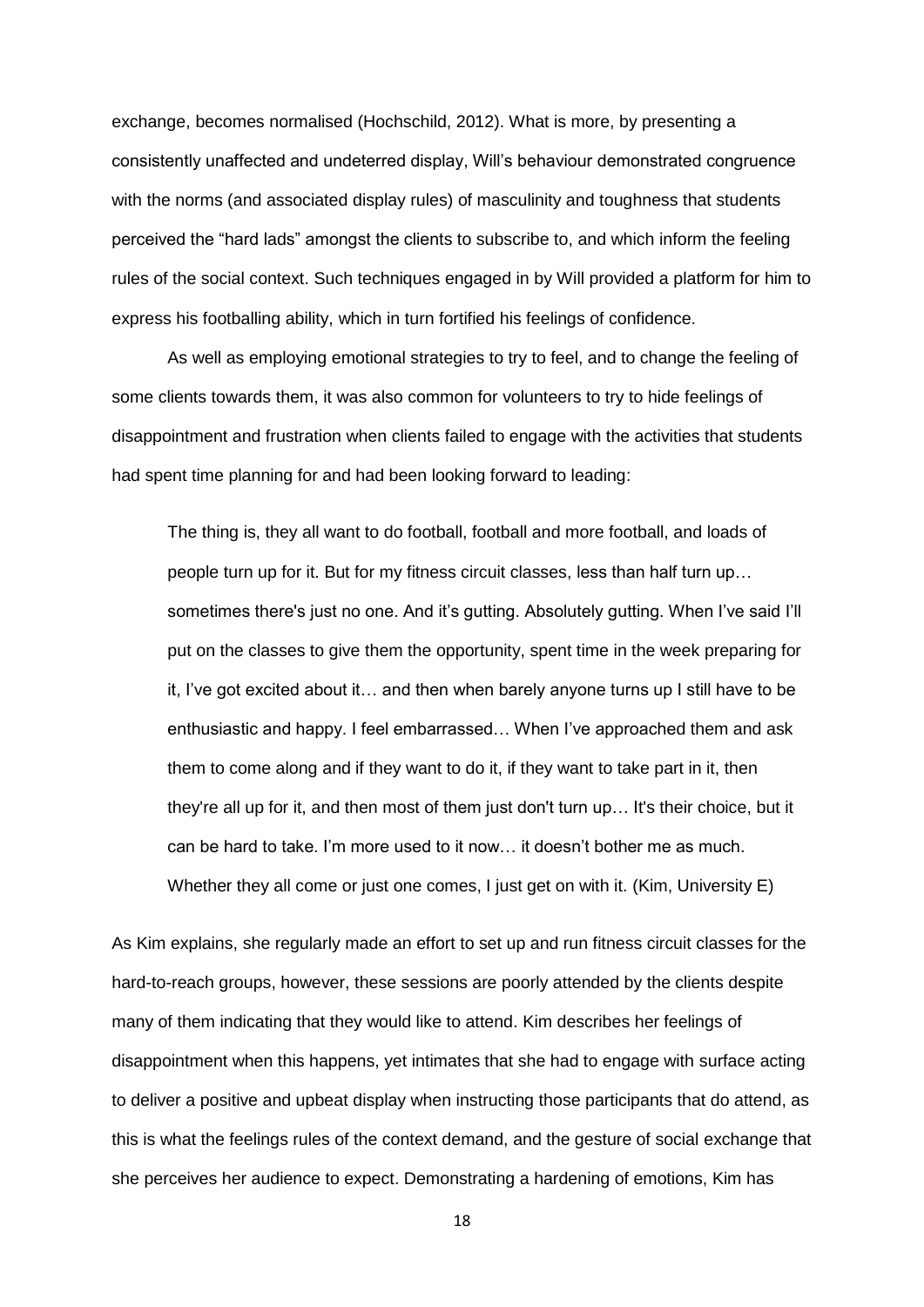come to accept that this is the nature of the project and of the clients, and that this is a routine process that she undertakes.

# *The act of coaching*

In contrast to the new volunteers, a handful of more senior and experienced students could be found across the SUNEE project who would typically coach on programmes with the more unruly hard-to-reach client groups. Craig (below) was one such student volunteer. When speaking with Craig, who had volunteered on the project for three years, he stressed the importance of impression management in coaching, and this very much formed a key tenet of his philosophy as a coach:

There were a few sessions at the start of first year that they [the clients] tried to push my buttons, figure me out; after that they knew they were going to have to get used me… I like to be as assertive as possible. I won't speak if someone is speaking. That's the way they know I am in charge and… I will wait for them to listen in… Something I did, it's something I always do as a coach is no matter how little I know about what I'm doing, I always project the fact that I'm the best coach in the world and I know what I'm doing… and the players tend to believe you if you do that. I'll walk in, stick my chest out, and as far as they're concerned, I think I am Jose Mourinho<sup>6</sup>... and it does rub off; they believe you know what you're talking about. (Craig, University E)

Portraying the performative nature of his coaching, Craig engaged in "face work" (Nelson et al., 2013; Thompson, Portrac and Jones, 2013; Jones, 2006), wherein he always attempts to "project" that he is the "the best coach in the world"; this is his second, or coaching "face". In constructing this face, Craig aimed to present himself to his audience according to the display rules that he believed necessary to perform his role well. To take on this persona,

**.** 

<sup>6</sup> Manager of Manchester United Football Club at the time of writing.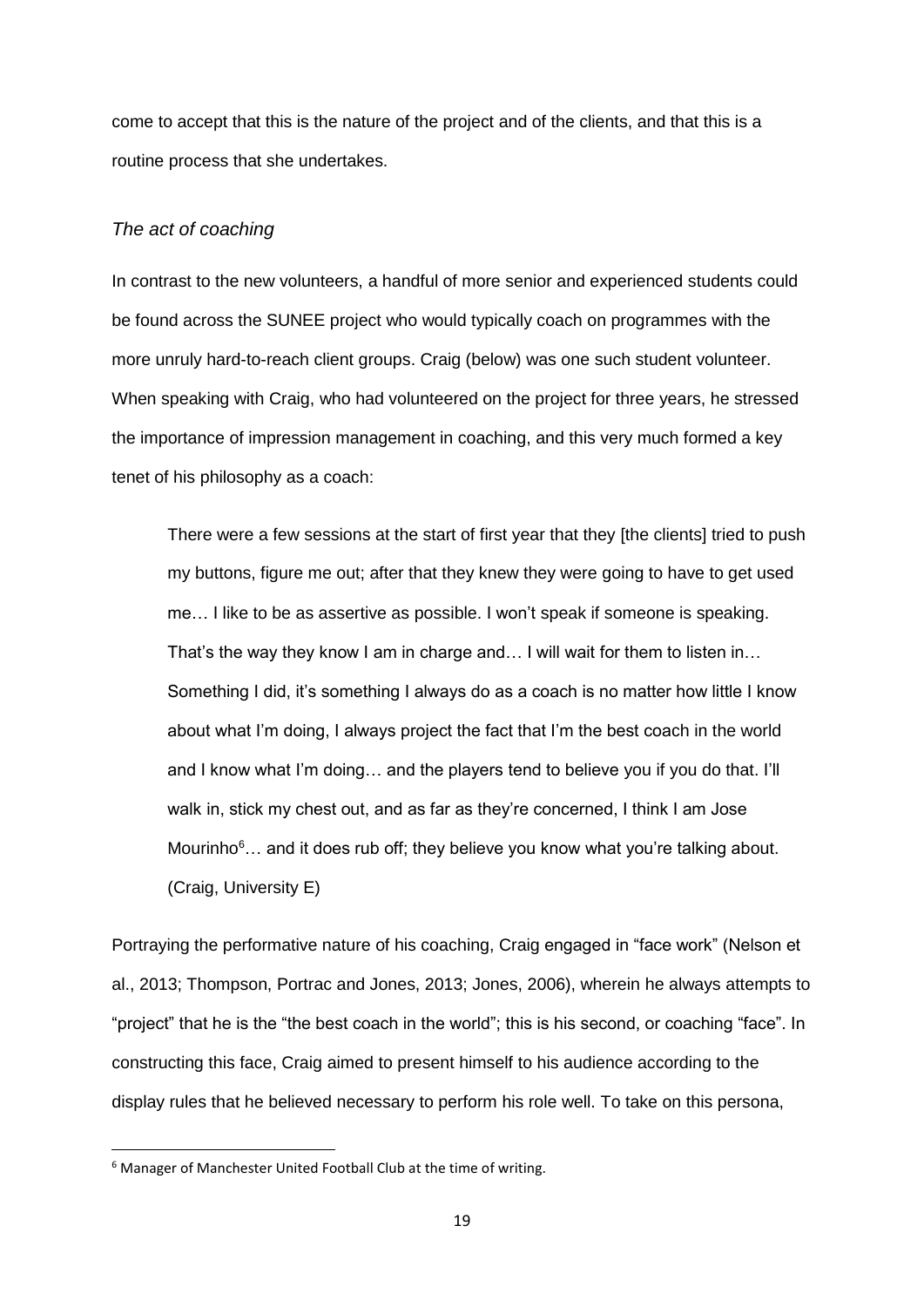Craig stated that "I think I'm Jose Mourinho" (an elite level coach) to consciously bring into line his inner feeling with the outward display that he wished to convincingly project, thereby invoking deep acting to get into character. Craig emphasised his assertive coaching stance, and that this was important in obtaining the respect of the client groups to manipulate the power balance in his favour during his training sessions. According to Thompson, Potrac and Jones (2013), Craig can be understood as presenting a "professional front" to construct an image of himself that he wanted his audience to see, and also to create an expectation of what he believed the client groups should perceive the social dynamics within a coaching environment to be. It can be suggested here that by projecting of a professional front that conforms to the calculated, dispassionate and unaffected technician, Craig perceived that he was able to create a power relationship early on in the programme which established him as the leader. This image of coach aligns to the traditional notion of the sports coach as outlined by Potrac and Marshall (2011), and is at odds with the impression that inexperienced volunteer student coaches appear able to have displayed.

However, Hochschild (2012) suggests that such sustained acting requires a high degree of emotional stamina, and as a result, such toil is likely to make a substantial emotional demand upon Craig. To elaborate, when discussing his relationship with the clients, Craig implied that there were occasions when projecting a professional front meant that his emotions grew estranged from his coaching persona, invoking deep acting:

Some of them hate me, I'll say that and the feeling is mutual. Some of them are only here because they have to be to fill in so many hours a week or because they just want to play football and they don't want to have anything to do with the programme at all. And they tend to be the ones that cause the problems within the groups. But then you have the other group… the people who you do want to help, who do want to improve, they do want to learn, who come up to you after the session and say thanks… That makes it worthwhile and you can feel that there is a sense of respect there from them. Having people come along to the coaching courses and go onto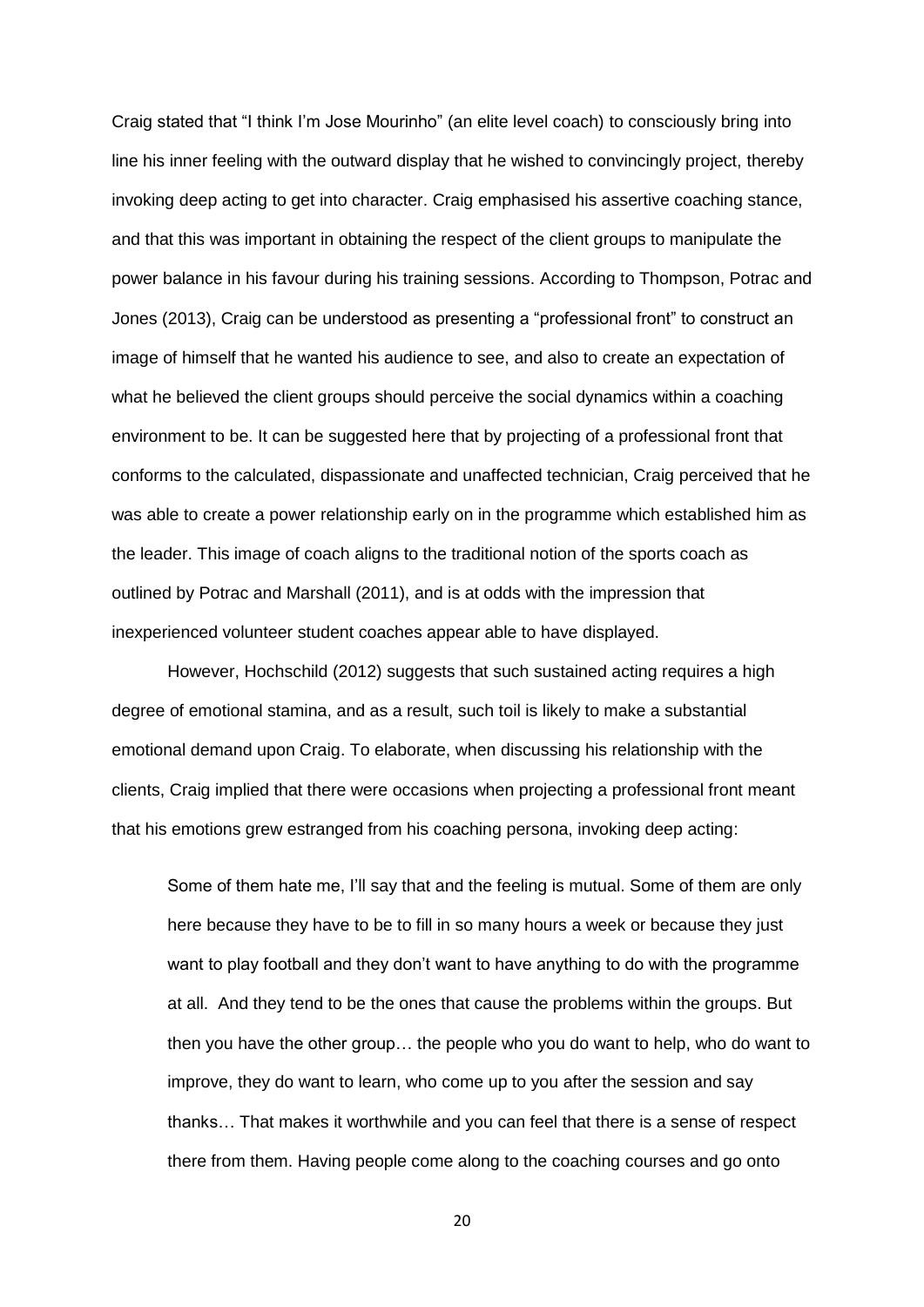coaching courses and then come back to me for advice, that's when the relationship is a great feeling. That's when I feel happy, that's when I feel proud. Of course, I don't show them that. But that doesn't mean I don't encourage them, or that I don't deliver a positive coaching climate. (Craig, University E)

Despite the accomplished, measured and unaffected façade that Craig attempted to maintain when coaching, he was aware of his own conflicting feelings of hate and happiness in reference to different clients that he worked with, and discerned emotions which he believed some clients held towards him. This would accord with Nias (1996), who suggests that one cannot perceive or judge without being able to feel. Potrac and Marshall (2011) add that the quest to express what are deemed to be socially acceptable emotions often involves the suppression of genuine emotions in-line with the feeling rules of the coach-client setting. A prime example implied in Craig's comments of where he undertook emotional labour was when clients demonstrated their respect for him, approached him for advice, or showed improvement or achievement, yet he remained unmoved and unaffected in his outward display. In perpetuating the measured and dispassionate image of the coach, Craig's countenance belies the internal gratification that he receives from the progress made by the client groups in order to maintain discipline and the momentum he has achieved.

#### *Insights into the gendered nature of emotional labour*

The gender balance within the majority of the programmes delivered by SUNEE was heavily dominated by male clients. Likewise, the sample of interviewees in this research is also skewed towards men. Generally, student volunteers involved in this research, male and female alike, reported facing similar social and emotional challenges when attempting to interact with and coach the client groups, particularly in the early stages of their time on the project. However, there were a small number of gendered responses implied by female student volunteers. For example, Charlotte highlights that during the early stages of her coaching role on one of the football programmes, she felt that she was not taken seriously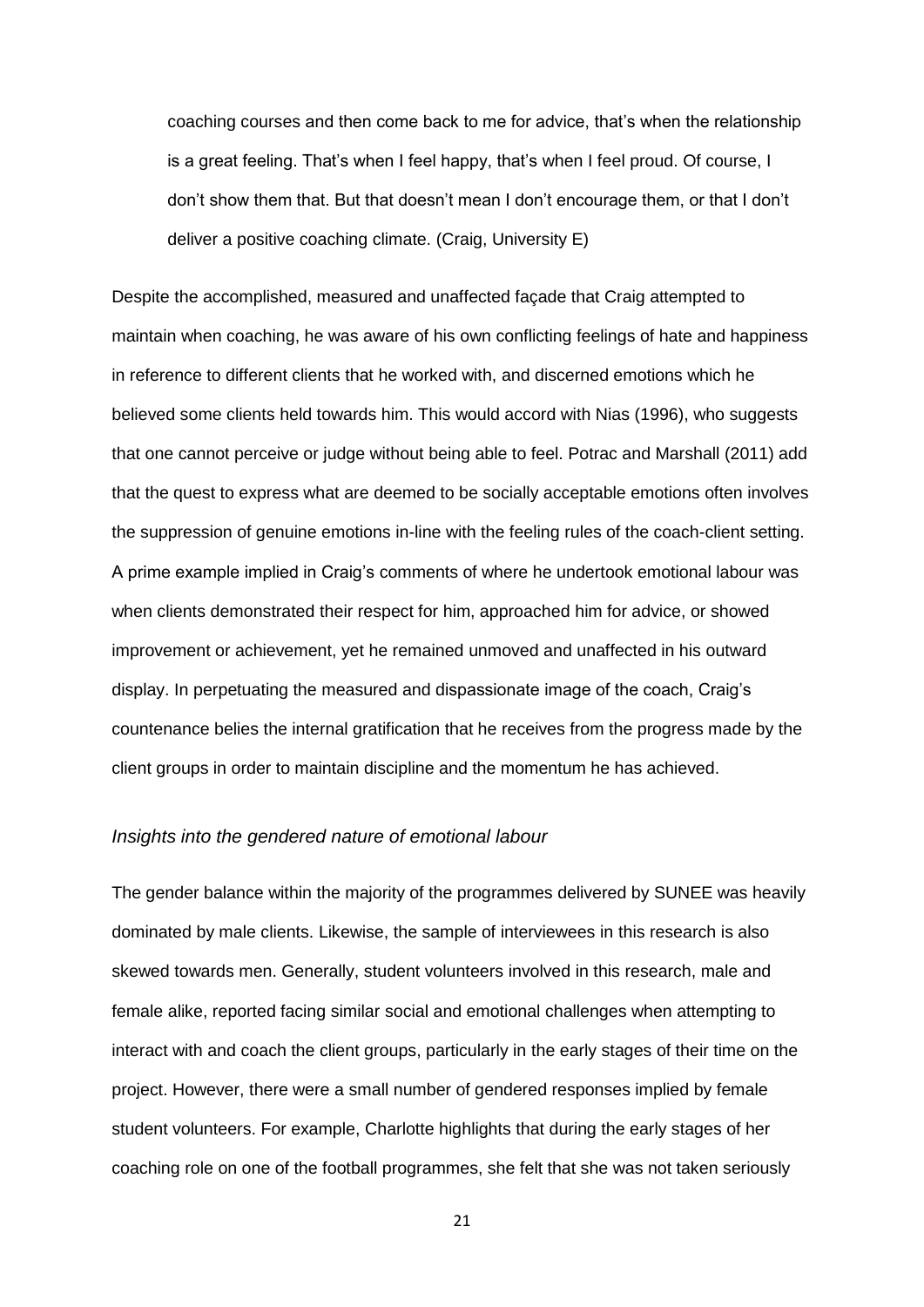by the predominantly male client group because of her gender:

I felt that they were very standoffish with me to start with, I think because I'm one of the only girls on it as well, so I think it was... especially with the Street League lads, it's a football (soccer) programme, and you're a girl… to start with… it was pointless being there because I was a girl and, you know… they won't give you any respect at all until in their terms you've earned their respect… At the beginning they just would have a go at me or be swearing at me, like, no, I don't want to do that… And that would obviously knock my confidence. So, it was a good five or six weeks before... I think I came... Well, I hope I came across as confident. But, I didn't feel like I could do a lot of the things that I really wanted to do until we were halfway in… Then I definitely felt like I knew how. (Charlotte, University C)

Cognisant of being the only female coach on this particular programme, Charlotte perceives that her gender initially undermined her standing with the client groups. The initial lack of respect that Charlotte perceived towards her by the hard-to-reach clients had prominent emotional implications upon her confidence to coach the group, and as Hochschild (2012) indicates, such conditions can ultimately lead to feelings of powerlessness. Hochschild (2012) contends that being a woman typically confers a weaker social status to that of men, and this is a reflection of a lack of power and authority that women possess in society more broadly. Hochschild (2012) adds that such gendered subordination is magnified in groups placed more lowly in the social stratum. In such cases, Hochschild (2012, p.173) suggests that those who are accorded low status within a particular context are dismissed and discredited as little trust is placed in their judgement and they are perceived to offer a "weaker claim to the right to define what is going on". Such analysis connects with Charlotte's comments above, and it is clear that she found the initial attitudes and behaviour of the clients towards her to be stifling, impairing her ability to present a confident demeanour in front of the group. Hochschild (2012) further explains that individuals or groups who are implicitly conferred a weaker status become easier targets for verbal abuse.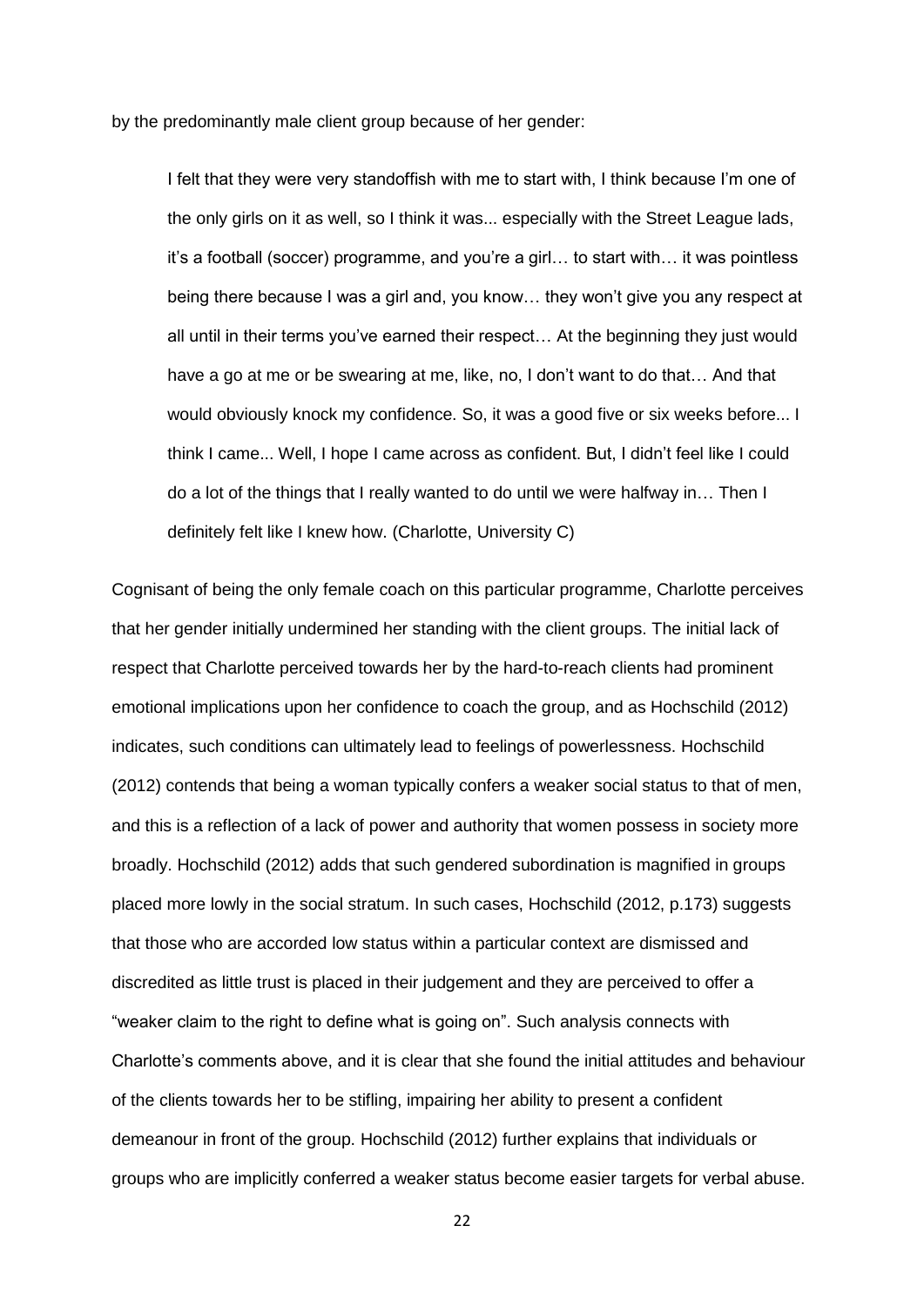In response, and to try and gain respect amongst the clients, Charlotte recognised a need to "come across as confident" but believed that she was unable to do this early on as her feelings were too strong to display a countenance and manner to the contrary. Charlotte's comments connect with those of Craig and Nile, who express that there is little room for displaying softness in the presence of the client groups and emphasise the importance of presenting a confident demeanour, despite the pejorative remarks that may be directed towards volunteers. Hochschild (2012) contends that such expressions of toughness and/or machismo, which entail an absence of smiling, laughter, and statements of affirmation or admiration, indicate that the participant/s exercising such behaviour have orientated themselves with the feeling rules of the social context. However, Charlotte went onto add that she "wanted" to implement certain ideas into her coaching of the client groups, and in time felt like she "knew how" to do this by displaying a coaching persona that Hochschild (2012) would describe as demonstrating "complimentarity" with the social dynamics of the group. By engaging in emotional labour to elicit a coaching display intended to bring about her personal goals, Charlotte's behaviour is illustrative of deep acting (Hochschild, 2012).

Somewhat contrastingly, Alison, who was involved in a similar programme to Charlotte, describes experiencing a more supportive dynamic from clients:

They've [the clients] had to change a lot because obviously with two women involved, they've never had that before, so I think they have had to change, and the older lads are like "come on lads, there's girls here, mind your language and stuff". They get told off by the older lads. And even when they're cracking a joke, some of them are not what you want to hear but then they realise we're there and they're, like, "sorry, I totally forgot"… I've got more confident with them now, and we're seen as, like, quite an authoritative figure, we're kind of in charge and they're totally probably not used to that at all… We're not too strict on them and just go in and have a bit of fun with them. (Alison, University D)

Alison suggests that the presence of the female volunteers forced a level of self-awareness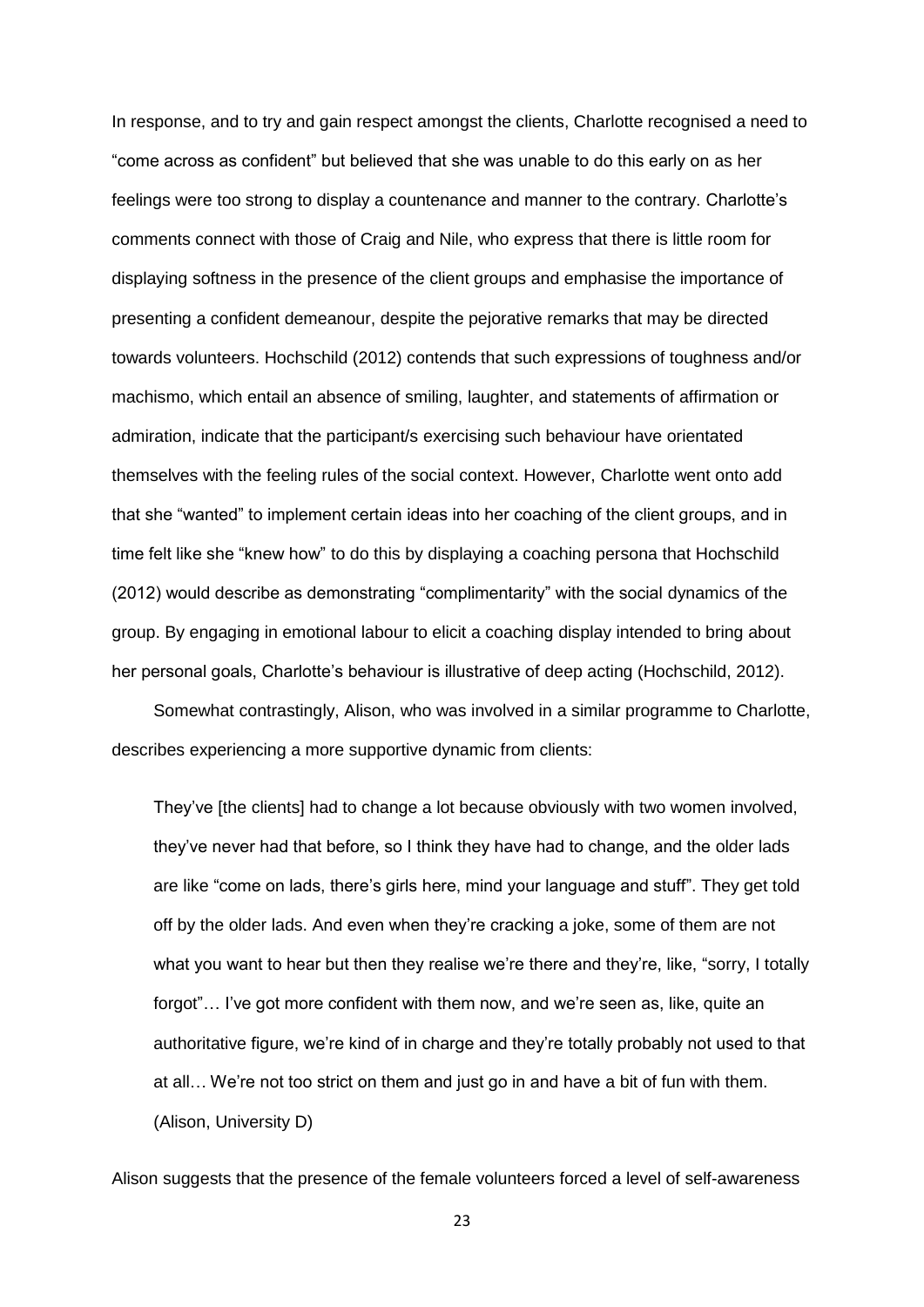in the hard-to-reach participants, and in particular, of the older clients or de facto leaders who would admonish unsavoury behaviour and check any derogatory comments by group members that they perceived as offensive to the student volunteers. For Hochschild (2012, p.172), this scenario would represent "the code of chivalry" in which those possessing a stronger status protect those perceived to occupy a weaker status (as discussed above). Such client behaviour contributed to set of feelings rules which entitled the female student volunteers to a sense of respect and security during their attempts to coach the group. In turn, this seemingly created an inverse set of display rules performed by the client groups towards the volunteers, and which served to empower the female students. Alison indicates that this provided her and her colleague with a platform to gain both self-confidence and authority in front of the client groups. Hochschild (2012) expounds that when feeling and action are aligned, as it was for Alison and her colleague, then one is able to perform their role with an authenticity of self that engenders well-being and satisfaction. This offers an interesting contrast to the experiences of the male student volunteers who indicate that the recognition of embodied cultural capital presents their most direct route for gaining respect from and rapport with clients.

# *Conclusion*

This research contributes to and advances the work of Hochschild by exploring emotional labour in volunteering, specifically sports-based volunteering undertaken by undergraduate students whose roles were primarily to provide coaching to hard-to-reach groups. It is clear that volunteers experienced a variety of challenges when working with the client groups, and for many students such encounters elicited feelings of anxiety or frustration. Despite the emotions engendered in volunteers in response to client behaviour, many students reported having to present a confident and enthusiastic demeanour to encourage the hard-to-reach groups to participate and cooperate with their instruction. Such displays were often contrary to the genuine emotions that students typically felt at those times. Presented within social milieus that were charged with complex feeling rules, students volunteering on the SUNEE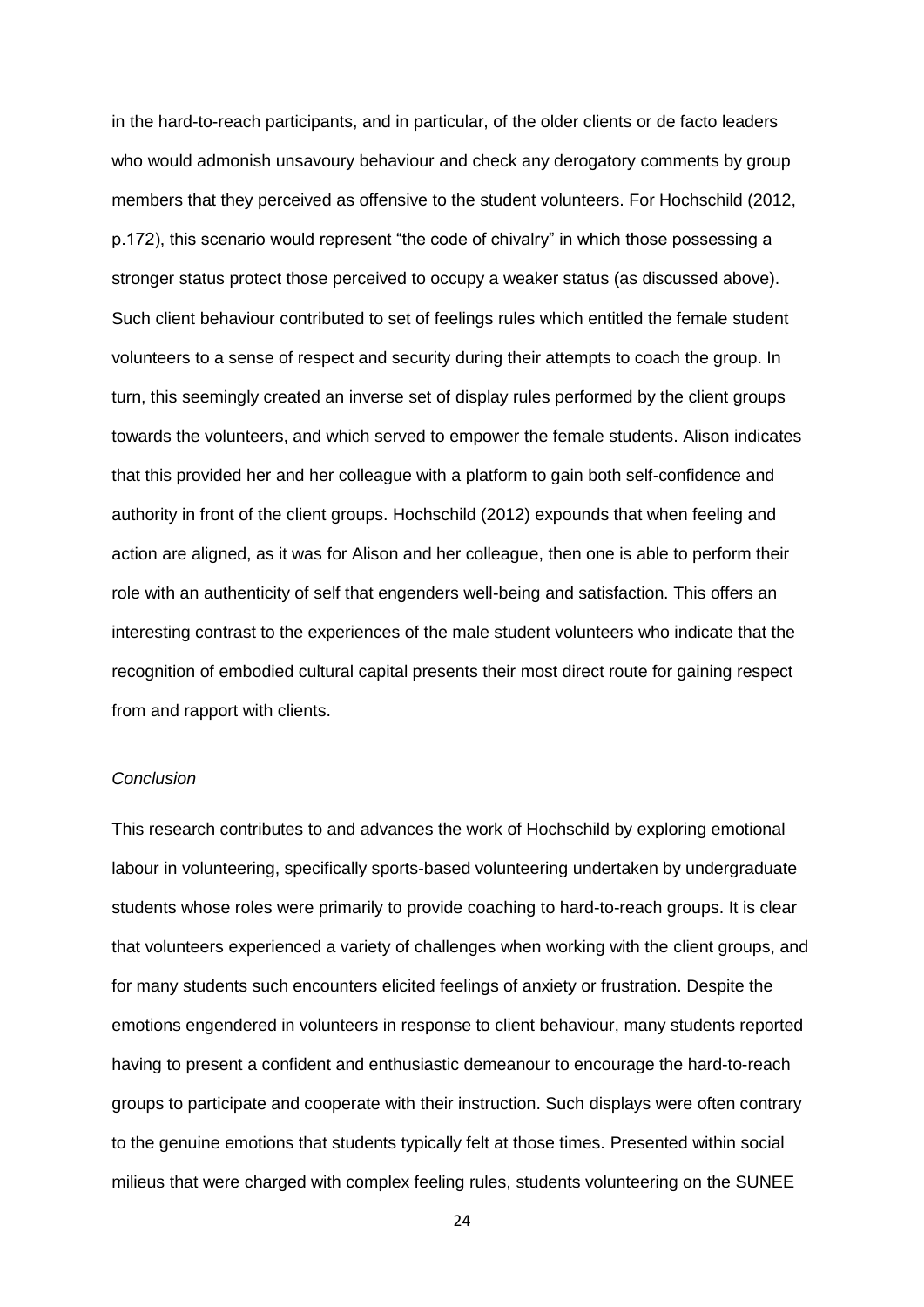project attempted to transmute emotion in order to negotiate intense personal interactions, gain respect from and rapport with clients, and to simply persevere on the project.

Hochschild (2012) notes that the social environment an individual is raised within, such as the family "control system", provides a "training ground" for the ways in which a person can be controlled or instructed in formal settings later in life: a mechanism for inculcating children with the rules of work and the appropriate application (or transmutation) of feelings that are likely to be required in adult life, and for example, in customer facing job roles. Hochschild (2012) comments that individuals from lower class backgrounds are more likely to conform to a "positional control system" in which they respond to being *told* what to do by persons who they recognise to hold status and legitimate positions of authority. Whereas, those individuals from middle class backgrounds more readily respond to "personal control systems" in which they are *persuaded* to act in accordance with the feelings rules of the situation (Hochschild, 2012). To elaborate, those from more privileged social backgrounds are used to having their feelings, rather than their behaviour, monitored, managed, rewarded or, if necessary, sanctioned, with explanation for any transgressions clearly articulated to them. According to Hoschschild (2012), it is likely that individuals from lower social classes are socialised to respond to overt and impersonal behaviour. This would represent a contradiction to and confusion for the newer student volunteers who are more attuned to operating in accordance with latent feeling rules, rather than impersonal external displays. To this end, having to learn to develop their signal function to be able to more effectively manage emotion, makes feelings an important instrument for students when adapting and responding to client behaviour. For Hochschild (2012), it is this ability to perform such emotional labour that "gets you places". Rojek (2010) concurs, explaining that activities such as volunteering offer a medium through which to develop and practice the emotional intelligence and emotional labour which is integral to displaying the personal competence, relevance and credibility for gaining employment.

However, Hochschild (2012) warns that if the cost of emotional labour and the estrangement of emotion from feeling persists, then an individual may succumb to emotional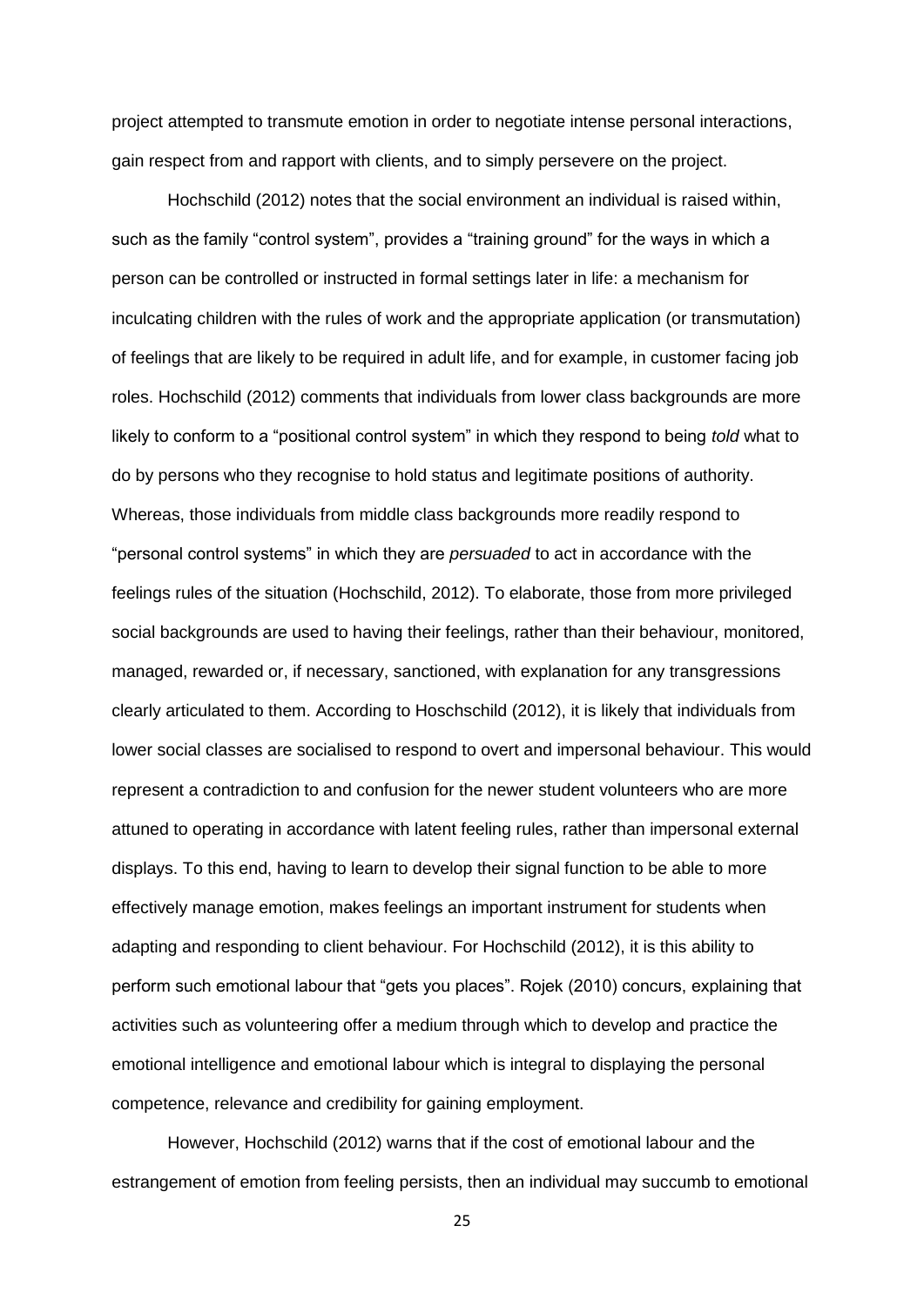fatigue. Possible implications of this are as follows. First, that such experiences are emotionally bruising and impact negatively upon a students' self-esteem. Second, and although all of the participants involved in this research were actively volunteering on the project at the time of interview, if the disconnect between how a student actually feels and the emotion that they perceive they need to display becomes all too much, then the logical option for them might be to walk away from volunteering. If a student that chose to volunteer in an attempt to boost their future employability feels that there is no other option than to stop volunteering, thus falling short of gaining what might be perceived as the requisite level of "experience" that such endeavours would yield, then this may exacerbate the stress and anxiety induced by the employment uncertainty that Kalleberg (2009) warns of and could adversely affect their mental well-being. Third, that a student's unsuccessful volunteer experience is tainted causing them to become disinclined to volunteer in future.

The SUNEE project relies on the contributions of students who possess a range of voluntary and coaching experience. For those students who have previous experience of coaching, it is easier for them to both conceal emotions and act out others that they perceive the situation to demand. For those inexperienced student volunteers who possess limited cultural capital and are much more emotionally unsettled by the their early interactions with clients, constructing a front is perhaps less natural, yet developing "the act" is an organic process which is adopted and utilised more and more as they persevere on the project. As Jones, Armour and Potrac (2004) and Nelson et al. (2013) suggest, to coach is to act, and students such as those on the SUNEE project should expect to have to construct a "front": taking on this approach, it would be useful for future volunteers to be made aware of the likelihood that such endeavours may entail emotional labour. As part of participants' prevolunteer training, the provision of introductory workshops to explain and discuss emotional labour in unpaid and voluntary roles would help to prepare individuals for the personal emotion regulation that they may experience or choose to employ. This would inform volunteers of how they might expect to feel whilst volunteering, the energy that this could require, and it may help them to reconcile the notion of presenting an act.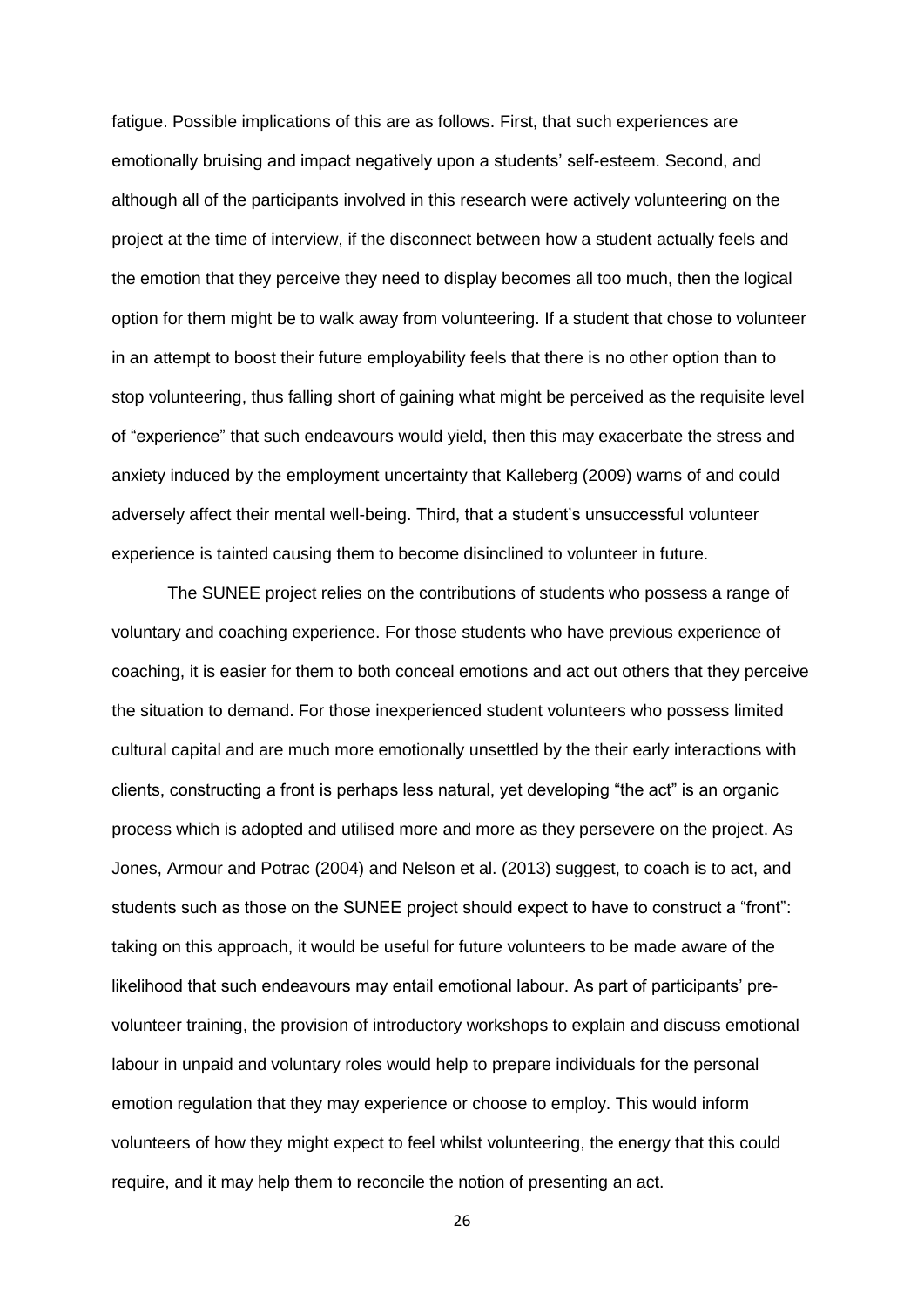A limitation of this research is that only student volunteers that were active on the SUNEE project during the period of this research were accessed and interviewed. Future research should aim to access lapsed student volunteers in sports-based settings, or to longitudinally track participants to examine whether there is a relationship between emotional labour and attrition, as well as the perceived impact on students' employability. Furthermore, and although this study offers some important, yet limited, insights into female student volunteers' experiences whilst on the project, more research is required to explore emotional labour in relation to gender when volunteering in student-led sports projects akin to SUNEE.

This article therefore contends that undergraduate volunteering opportunities and placements, such as those offered by the SUNEE project, present a further "training ground" for the transmutation of emotional life in which young adults are able to apply feeling rules and emotion work to real-life situations outside and away from the family and academic education systems. Placing students in challenging social milieus that test their emotional resources ahead of gaining actual employment, such as sports-based outreach projects like SUNEE, can serve as an intermediary between the family and future paid work.

#### *References*

- Burgard, S.A., Kalousova, L., & Seefeldt, K.S. (2012). Perceived Job Insecurity and Health: The Michigan Recession and Recovery Study. *Journal of Occupational and Environmental Medicine*, 55(9) 1101-1106.
- Cassidy, T., Jones, R.L., & Potrac, P. (2004). *Understanding Sports Coaching: The pedagogical, social and cultural foundations of coaching practice* (2nd ed.). London: Routledge.
- Cassidy, T., Jones, R.L., & Potrac, P. (2016). *Understanding Sports Coaching: The pedagogical, social and cultural foundations of coaching practice* (3rd ed.). London: Routledge.

Christensen, M.K., & Henriksen, K. (2013). Coaches and talent Identification. In P. Potrac,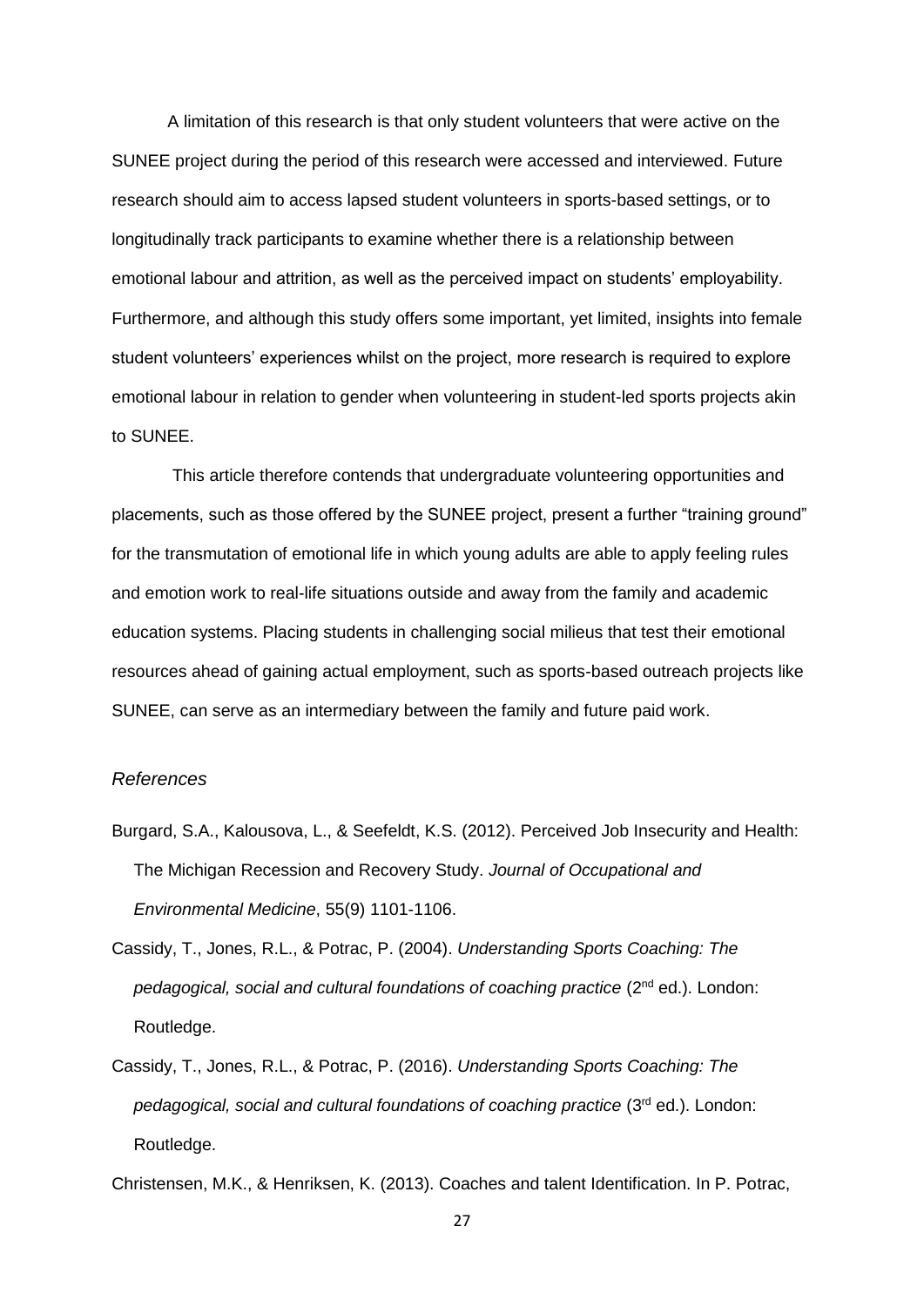W. Gilbert, & J. Denison (Eds.), *Routledge Handbook of Sports Coaching* (pp. 160-171). London: Routledge.

Crotty, M. (1998). *The foundations of social research*. London: Sage Publications.

- Cushion, C., & Jones, R.L. (2006). Power, discourse and symbolic violence in professional youth soccer: The case of Albion football club. *Sociology of Sport Journal*, 23,142-161.
- Dean, J. (2014). How structural factors promote instrumental motivations within youth volunteering: a qualitative analysis of volunteer brokerage. *Voluntary Sector Review*, 5(2), 231-47.
- Deasy, C., Coughlan, B., Pironom, J., Jourdan, D., & Mannix-McNamara, P. (2014). Psychological Distress and Coping amongst Higher Education Students: A Mixed Method Enquiry. *PLoS ONE*, 9(12), 1-23.
- Ellison, F., & Kerr, H. (2014). *The student volunteering landscape*. London, England: National Union of Students.
- Goffman, E. (1959). *The presentation of self in everyday life*. Garden City, NY: Doubleday.
- Gratton, C. & Jones, I. (2010). *Research Methods for Sport Studies* (2nd ed.). London: Routledge.
- Handy, F., Cnaan, R.A., Hustinx, L., Kang, C., Brudney, J.L., Haski-Leventhal, D., Holmes, K., & Zrinscak, S. (2010). A cross-cultural examination of student volunteering: Is it all about résumé building? *Nonprofit and Voluntary Sector Quarterly*, 39(3) 498-523.
- Hochschild, A.R. (1979) Emotion Work, Feeling Rules, and Social Structure. *American Journal of Sociology*, 85(3) 551-575.
- Hochschild, A.R. (1983, 2012). *The Managed Heart: Commercialization of Human Feeling*. Berkeley, CA: University of California Press.
- Holdsworth, C., & Brewis, G. (2014). Volunteering, choice and control: a case study of higher education student volunteering. *Journal of Youth Studies*, 17(2) 204-219.
- Huggan, R., Nelson, L., & Potrac, P. (2015). Developing micropolitical literacy in professional soccer: a performance analyst's tale. *Qualitative Research in Sport,*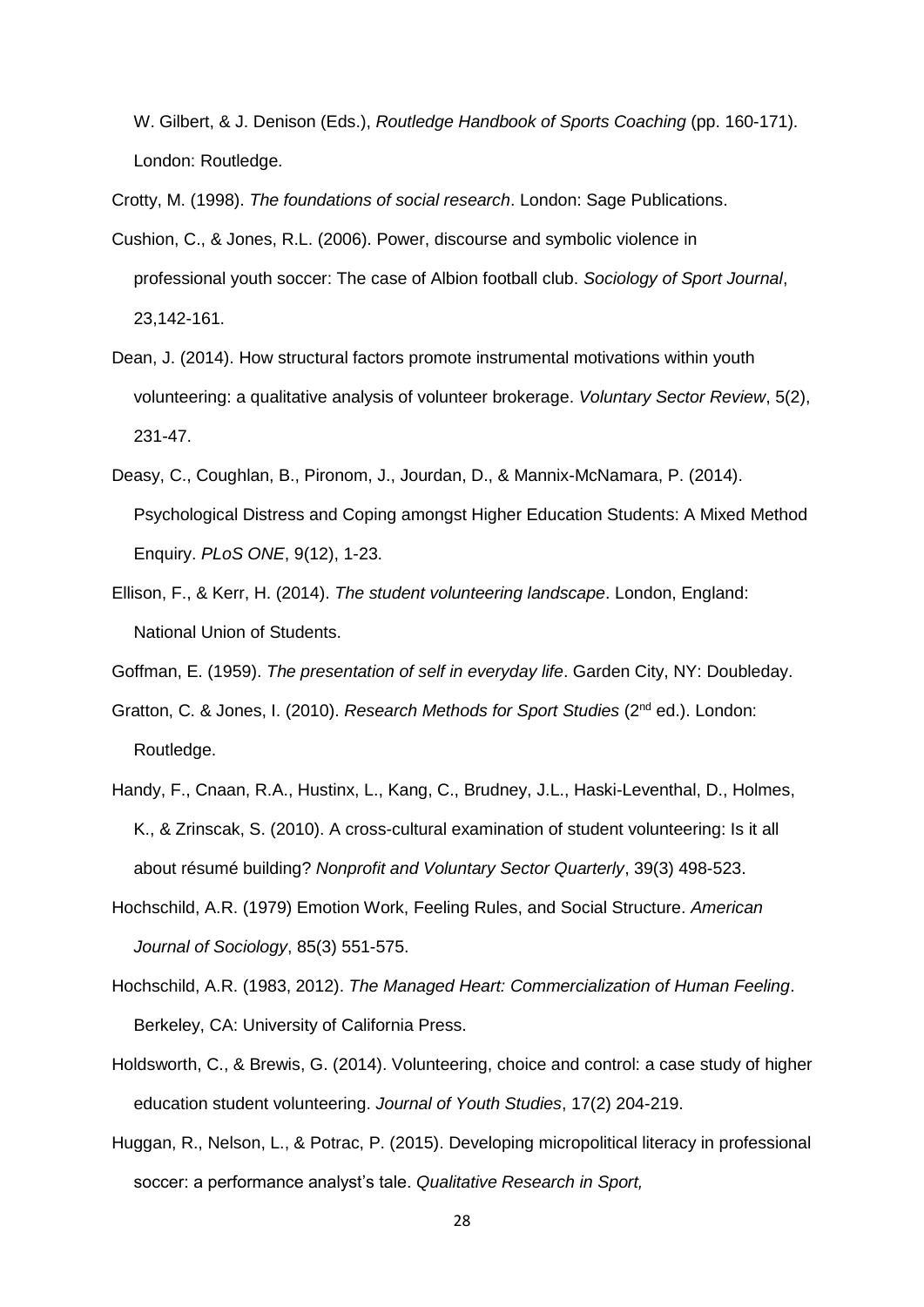*Exercise and Health*, 7(4) 504-520.

- Hustinx, L., Handy, F., Cnaan, R.A., Budney, J.L., Pessi, A.B., & Yamauchi, N. (2010). Social and Cultural Origins of Motivations to Volunteer: A Comparison of University Students in Six Countries. *International Sociology*. 25(3) 349-382.
- Jones, R.L. (2006). Dilemmas, maintaining 'face' and paranoia: an average coaching life. *Qualitative Inquiry*, 12(5) 1012–1021.
- Jones, R.L. (2009). Coaching as caring (The smiling gallery): accessing hidden knowledge. *Physical Education and Sport Pedagogy*, 14(4) 377–390.

Jones, R.L. (2012). Editorial, *Sport Coaching Review*, 1(1) 1-3.

- Jones, R.L., Armour, K.M., & Potrac, P. (2004). *Sports coaching cultures: from practice to theory*. London: Routledge.
- Jones, R.L., & Wallace, M. (2005). Another bad day at the training ground: Coping with ambiguity in the coaching context. *Sport Education and Society*, 10(1) 119-134.
- Kalleberg, A.L. (2009). Precarious Work, Insecure Workers and Employment Relations in Transition. *American Sociological Review*, 74, 1-22.
- Karsten, P. (2013). *Crisis line volunteers' emotional labour in conversations with chronic problem versus acute crisis callers*. Norderstedt: BoD.
- Lyle, J. (1999). The coaching process: An overview, in N. Cross and J. Lyle (Eds.), The *Coaching Process: Principles and Practice for Sport* (pp. 3-24). Oxford: Butterworth-Heinemann.
- Nelson, L., Potrac, P., Gilbourne, D., Allanson, A., Gale, L., & Marshall, P. (2013). Thinking, Feeling, Acting: The Case of a Semi-Professional Soccer Coach. *Sociology of Sport Journal*, 30, 467-486.
- Nias, J. (1996). Thinking about feeling: The emotions in teaching. *Cambridge Journal of Education*, 26, 293–306.
- Potrac, P., Jones, R. L., & Armour, K. M. (2002). "It's all about getting respect": The coaching behaviours of an expert English soccer coach. *Sport, Education and Society*, 7(2), 183-202.